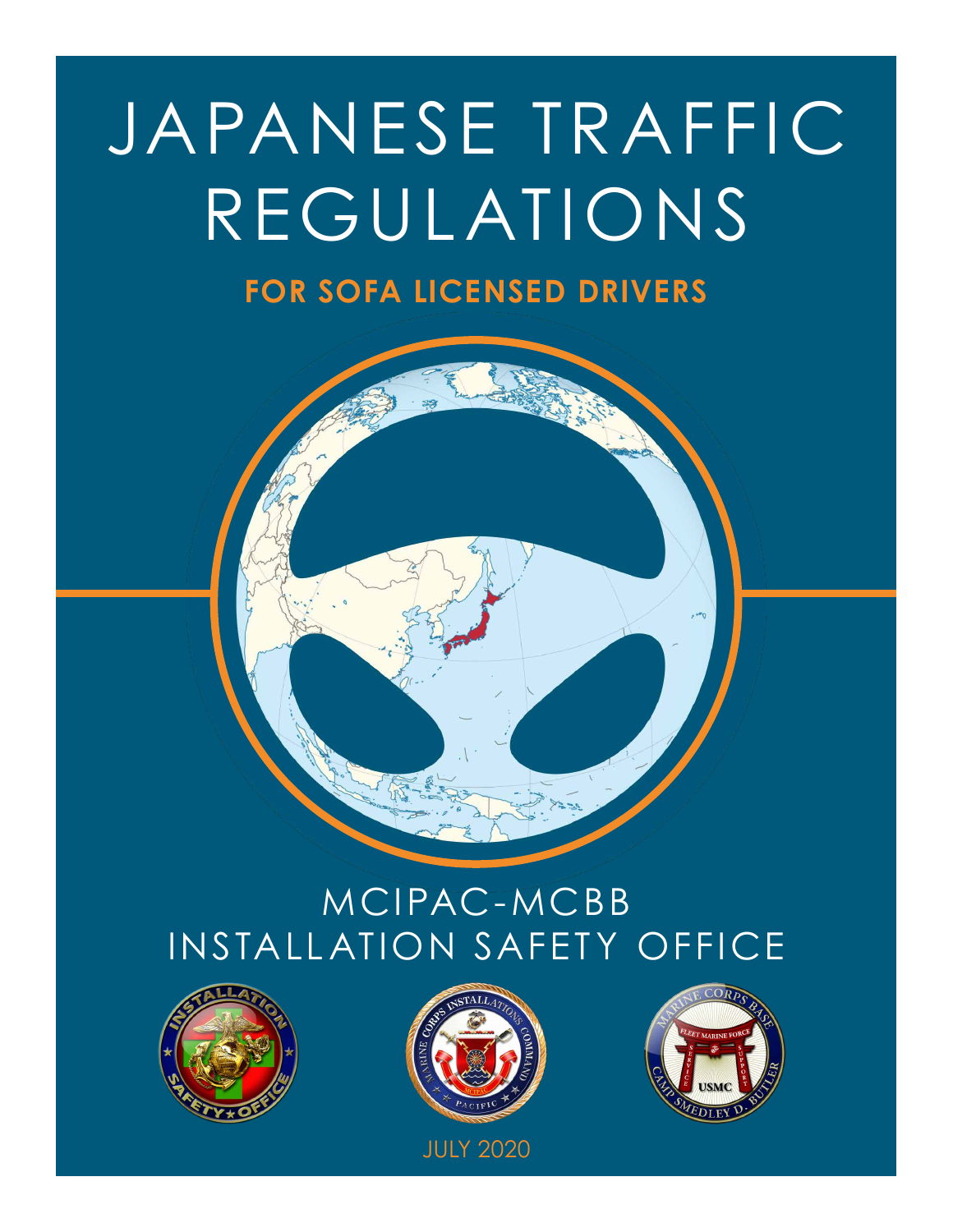# TABLE OF CONTENTS

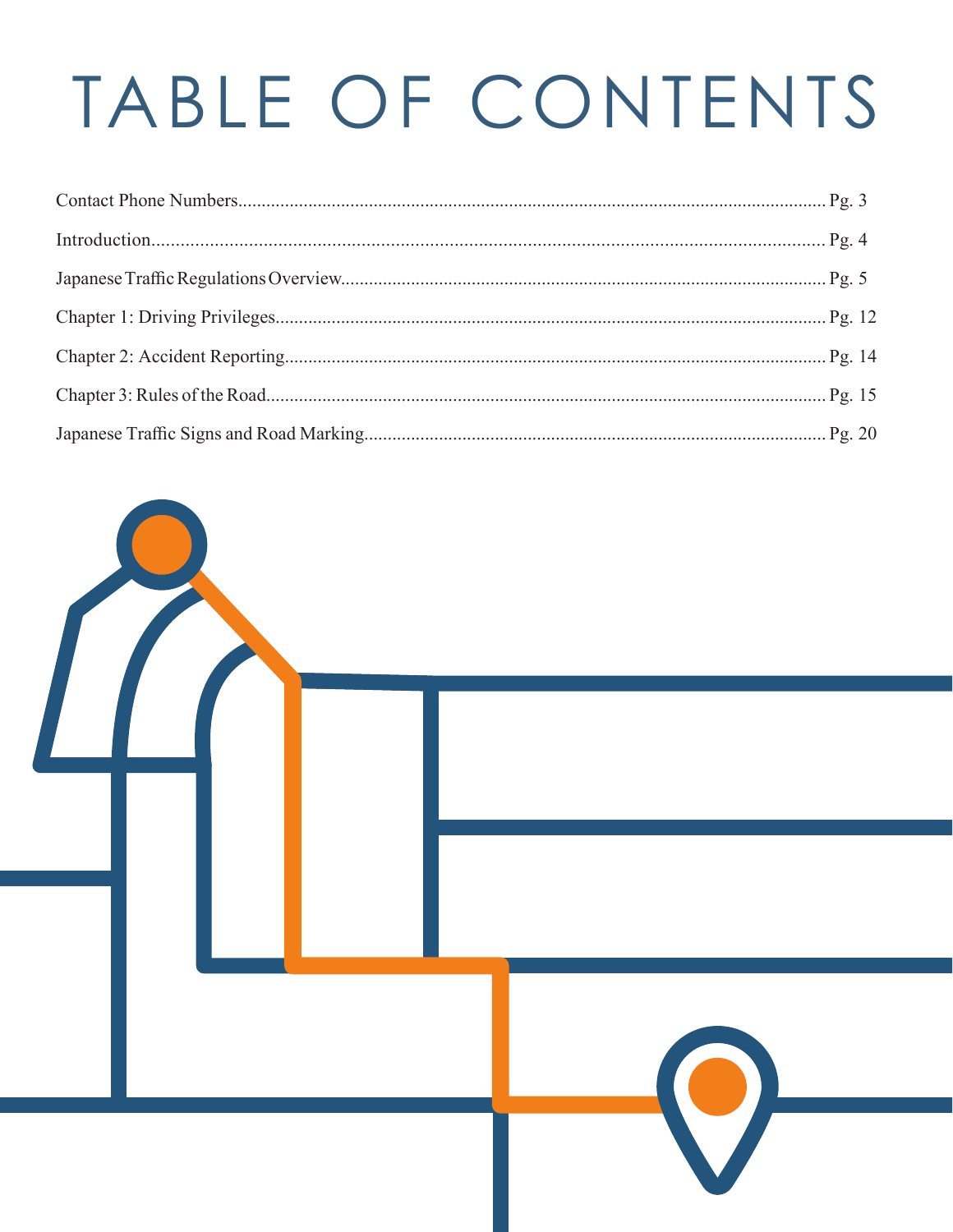## **CONTACT PHONE NUMBERS**

#### **POV LICENSING OFFICE (CAMP FOSTER, BLDG. 5831)**

645-7219

#### **POV LICENSING OFFICE (CAMP COURTNEY, BLDG. 4319)** 622-6202

**INITIAL TESTING:**

Monday through Friday 0800 and 1000 (Check in starts 30 minutes prior)

### **RENEWALS, DUPLICATES, REINSTATEMENTS, RE-TESTING AND MISC. CUSTOMER SERVICE:**

(Foster) Monday, Tuesday, Thursday, Friday from 1230-1600

(Courtney) Monday-Thursday 1230-1600

#### **OFFICE CLOSURES:**

Lunch – Monday-Friday 1130-1230 (Foster) Wednesday afternoons from 1130-1630 (Courtney) Friday afternoons from 1130-1630

Federal Holidays

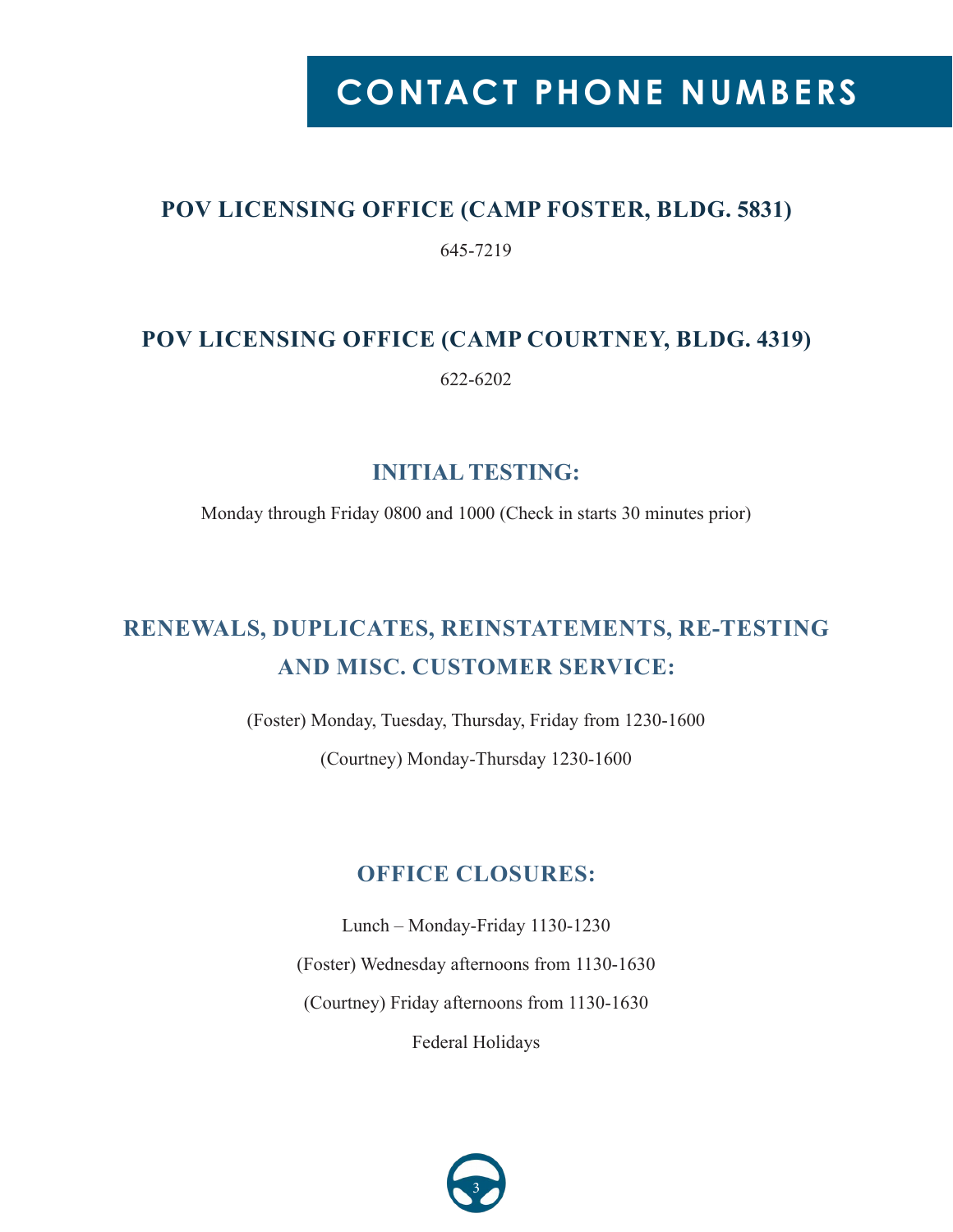## **INTRODUCTION**

#### **1. PURPOSE**

This handbook covers common elements of Japanese traffic regulations and laws, where applicable, for Status of Forces Agreement (SOFA) sponsored personnel, i.e. U.S. armed forces, government civilian employees, family members, and contractors.

#### **2. GENERAL**

a. The operation of privately owned vehicles (POV) within Japan is considered a privilege agreed upon between U.S. Forces Japan and the Japanese Provincial Government. Like all high-level agreements of this nature, adherence to local laws and regulations are critical to ensure the agreement remains in good standing. Driving privileges can be revoked through formal Traffic Court adjudication or simply through command administrative action based on the desires and needs of the commander.

b. The operation of a motor vehicle within Japan carries similar responsibilities and consequences as operating a motor vehicle in the U.S. with few exceptions. A significant difference under Japanese law involves categorizing anyone with a motor vehicle operator's license as being a "professional driver". While driving in the U.S. is more or less taken for granted these days for anyone 16 years of age or older, Japanese citizens must devote considerable time and money toward obtaining their license through a government approved professional driving school. As such, traffic accidents that result in personal injury or death frequently lead to criminal prosecution under article 211 of the Japanese Penal Code, "Injury or Death Through Occupational or Professional Negligence."

c. Penalties can be costly and at-fault drivers will typically be subject to the Japanese traffic law. SOFA licensed drivers are subject to steeper fines and more severe penalties for non-injury related traffic offenses such as DUI/ DWI, speeding, and illegal parking.

#### **3. TRAFFIC SIGNS**

Traffic signs used throughout Japan are considered international standard road signs. Vehicle operators licensed anywhere outside the United States should find the road signs depicted in Appendix A recognizable.

#### **4. DISCLAIMER**

a. This handbook includes traffic safety regulations/requirements while operating a motor vehicle on Marine Corps Installations in Okinawa specifically. Personnel licensed by and/or operating motor vehicles aboard Kadena Air Base (Air Force) and Torii Station are subject to the provisions written in Kadena Air force Instruction 31-204 (Kadena Air Base Motor Vehicle Traffic Supervision) and United States Army Regulation Japan Supplement 1 AR190-5 for Torii Station.

b. This handbook is generic in nature and does not cover every possible scenario a SOFA licensed driver may find themselves faced with when operating a motor vehicle on/off base. Drivers are reminded to remain vigilant, obey all traffic laws, and drive defensively at all times to ensure safe navigation of a motorized vehicle during your overseas tour.

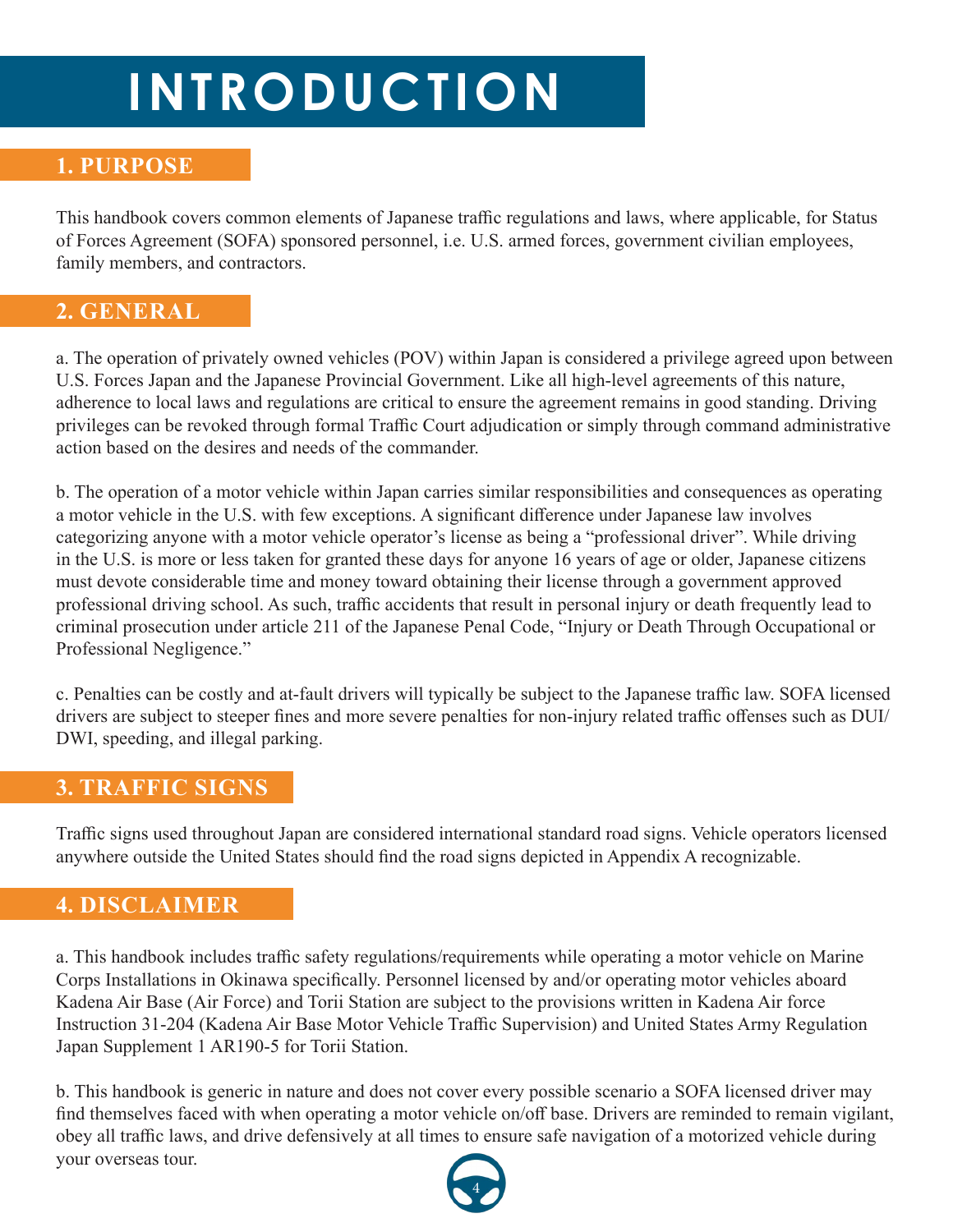#### **1. TRAFFIC LANES**

a. A primary rule throughout Japan dictates all vehicles (motorized or pedaled) remain to the far left side of the roadway where road conditions permit. Vehicles may partially cross or fully cross over multiple lanes to reach the far right side of the roadway under the following circumstances:

- 1) When traveling on multi-lane roadways.
- 2) Whenever the width of the left half of the road is insufficient for a vehicle to proceed.
- 3) Whenever a vehicle is unable to proceed on the left side of the road due to road damage, road construction work, or other impediments.
- 4) Whenever attempting to pass another vehicle.
- 5) When merging across multi-lane roadways in order to make a right hand turn.

b. Vehicle may pass other vehicles under the conditions prescribed above when the center of the road is marked by a solid or broken WHITE line. The following road markings prohibit passing.

- 1) Solid yellow centerline = No passing from either lane.
- 2) Double yellow centerline = No passing from either lane.
- 3) Solid yellow centerline = No passing from the lane nearest the solid yellow line.

#### **CAUTION: WHEN OPERATING A VEHICLE A NIGHT DURING INCLEMENT WEATHER, LANE SEPARATION LINES TEND TO "FADE" DUE TO THE TYPE OF PAINT USED ON JAPANESE ROADWAYS.**

c. Whenever a sidewalk is separated from the roadway, vehicles must travel on the roadway. However, a vehicle may cross the sidewalk when this is the only way to enter or exit a business, private residence, or similar location. Pedestrians on sidewalks and crosswalks have the right of way at all times.

d. Vehicles **MUST NOT** be driven into safety zones.

e. Lanes designated for specific types of vehicles (bus lanes for example), are required to travel in the specific lanes designated for that type of vehicle.

f. Bus Exclusive or Preferred Lanes are designated "priority" for public buses, school buses and taxi cabs. All other vehicles, with the exception of motorcycles are required to move out of the bus lane immediately when a bus or taxi approaches from the rear.





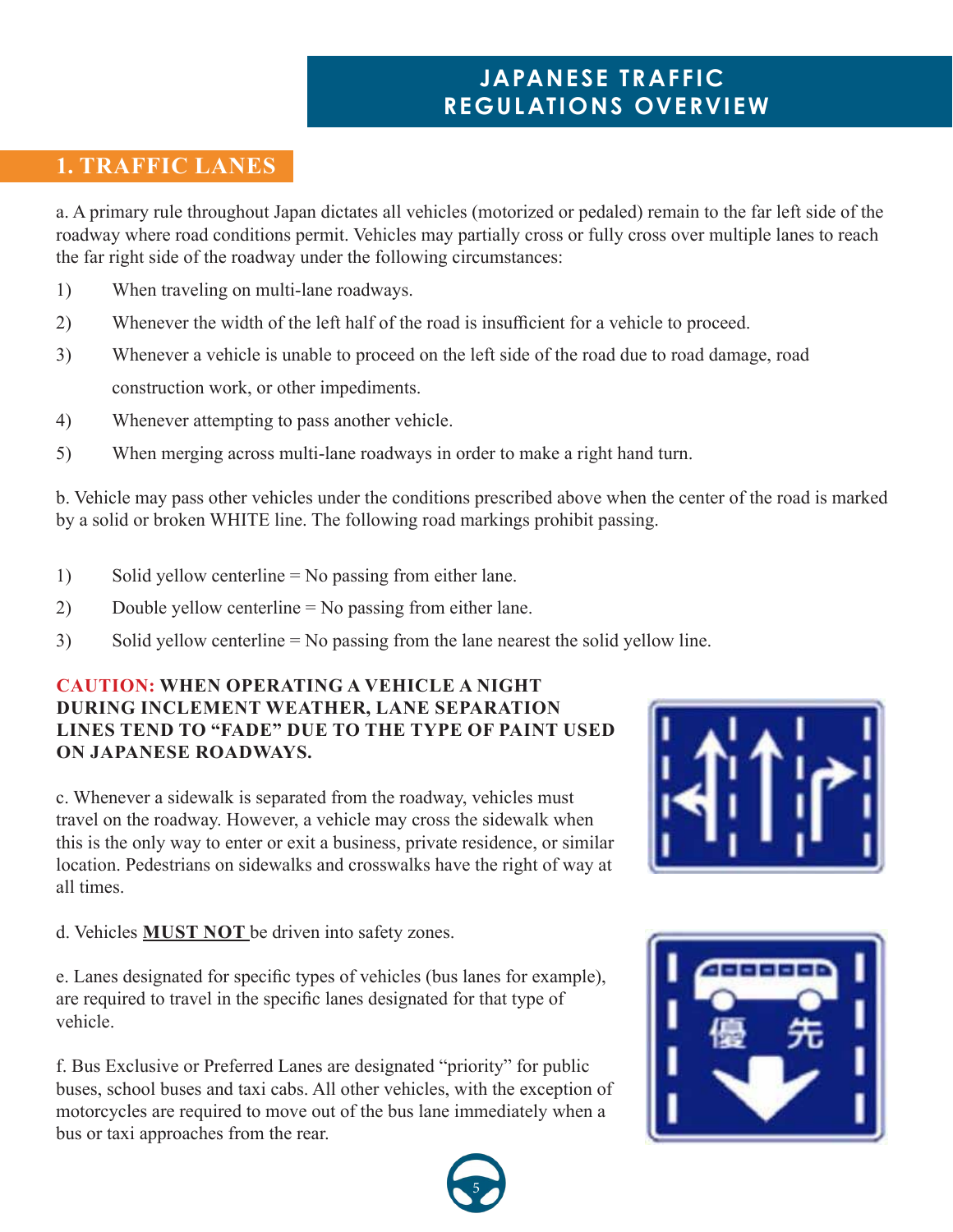f. Bus Exclusive or Preferred Lanes are designated "priority" for public buses, school buses and taxi cabs. All

other vehicles, with the exception of motorcycles are required to move out of the bus lane immediately when a bus or taxi approaches from the rear.

g. Bus exclusive lanes are for buses, taxicabs with passengers, and motorcycles exclusively during certain hours of the day. These times will be clearly marked on roadways. The only time POV's are allowed in the bus exclusive lane is to make a left turn. In this instance, you can move into the bus exclusive lane 100 feet (30 meters) prior to your turn, provided you do not interfere with a bus or taxi's right of way.

h. When a public bus is signaling to leave a bus stop, no vehicle shall impede or interfere with the bus unless doing so means abruptly changing speed or traffic lanes which could cause an accident in an adjacent traffic lane.



*NOTE: Between the hours of 0730-0900 and 1730-1900 on HWY 58, the far left lane is strictly for buses, motorcycles, and designated vehicles only.*



i. The following requirements must be adhered to when meeting a bus (school bus, The Green Line) on installation:

(1) When the bus stops, do NOT proceed. All vehicles, in both directions must stop immediately until the bus moves or the bus driver signals the vehicles to proceed.

(2) Pay close attention to pedestrians (children) disembarking from a bus to ensure they do not attempt to cross the street once the bus leaves the stop.

#### **2. COMMON "RULES OF THE ROAD"**

a. Motorcycles are restricted to the far left side of the roadway on Highway 58 from Naha Port to Kadena Circle as well as roads 329 except within 100 feet (30 meters) of making a right turn.

b. Vehicles will not enter any area of the roadway marked or blocked to impede motorized vehicle traffic.

c. Vehicles must come to a complete stop at all stop lines, pedestrian crosswalks (when occupied), or at all uncontrolled intersections where stopping is required by law.

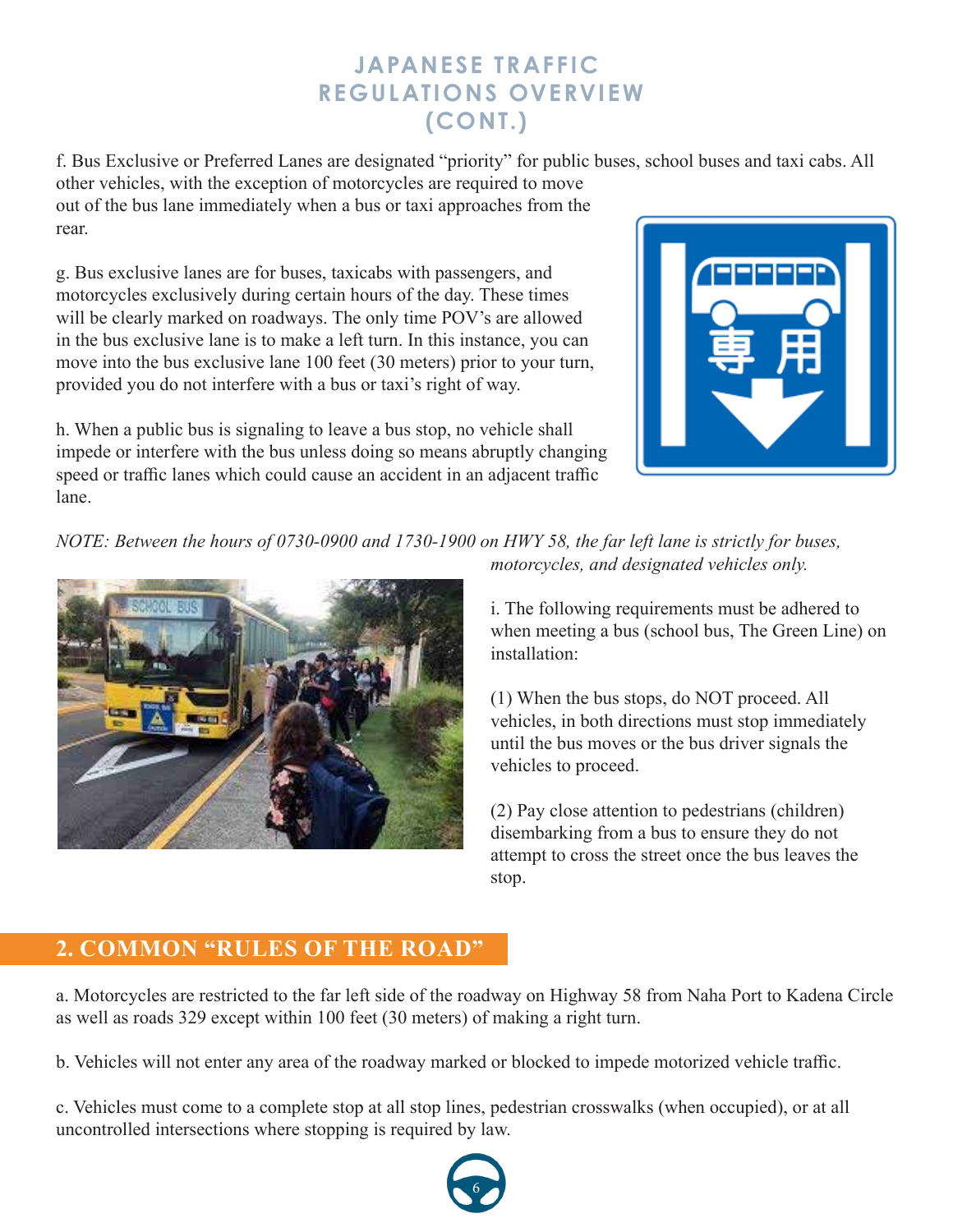d. When three or more adjoining lanes in the same direction of travel occur, the far right lane is considered the passing lane.

e. No vehicle may change its direction of travel without sufficiently signaling the intention to do so regardless of whether a turning lane is provided or not.

#### **3. COMMON TRAFFIC RULES FOR MOTOR VEHICLES ON NATIONAL EXPRESSWAY AND EXCLUSIVE ROADWAYS**

a. Motor Vehicles entering the primary lane of travel on an Expressway must use the speed–acceleration lane to enter.

b. Motor vehicles intending to exit an Expressway must travel in the lane nearest the exit in the speed-deceleration lane if provided.

c. Motor vehicles attempting to merge into a primary lane of travel shall not obstruct the passage of vehicles already traveling in the primary lane of travel.

d. It is the vehicle operator's responsibility to ensure a vehicle is mechanically sound, properly serviced, and cargo secured prior

to traveling on an Expressway or Vehicle Exclusive Roadway. Violation of this requirement, either through negligent breakdown or cargo loss, may result in monetary fines and/or penal action (confinement).

e. Should the need arise to stop a vehicle due to malfunction or breakdown, the vehicle must be moved completely off the Expressway and warning devices (flares/safety triangles) posted to clearly indicate the vehicle is stopped for emergency maintenance reasons.

f. Vehicles stopped on Expressways at night are required to display parking lights and/or emergency flashers and road flares as needed. It is recommended flashers be used any time a vehicle is stopped along a roadway.

#### **4. SPEED LIMITS**

a. Speed limit signs are depicted in kilometers per hour (km/h). For example, Figure 6 means 60 km/h, not 60 mph. Speedometers similar to Figure 7 on all Japanese, European, and U.S. modeled vehicles must depict km/h.

b. Posted speed limits are significantly lower than most European and U.S. drivers are accustomed to. The congested-narrow roadways throughout Japan dictate that reduced speed limits must be observed to ensure public safety.



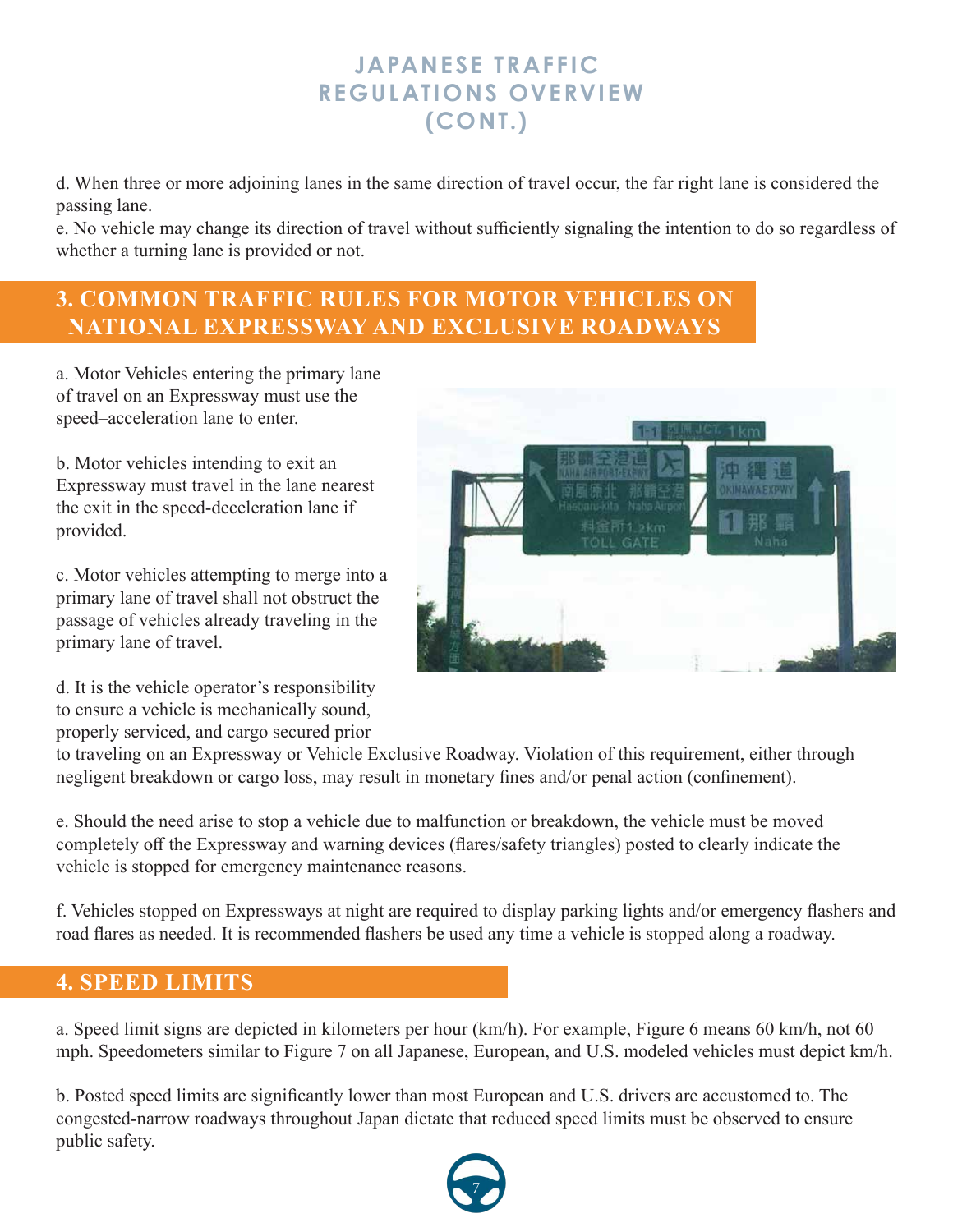c. Other than Expressways, the maximum speed limit for motorized vehicles operating off U.S. Installations is as follows:

(1) The maximum speed is 80 km/h for all trucks less than 5 tons, and all passenger vehicles (including buses and motorcycles with 125 cc+ engine displacement)

(2) The maximum speed is 60 km/h for trucks over 5 tons, all special vehicles (cement trucks, wreckers), and motorcycles under 125cc.

(3) The maximum speed is 30 km/h for any 2-wheeled vehicle under 50cc.

d. When traveling on Expressways and Exclusive Use Roadways, vehicles will not operate lower than the posted minimum speed limit unless it is unsafe to do so due to hazardous weather/road conditions.



e. When following vehicles, Japanese law requires drivers to maintain adequate distance to prevent colliding with the vehicle being followed in the event the vehicle makes an abrupt stop or turn. Drivers should avoid making last minute stops or turns. A general safety measure is to apply the 3-4 second rule when driving conditions permit. To calculate the 3-4 second rule pick a stationary object along the traveled roadway. Once the vehicle in front of you crosses that point, begin counting. You should reach that object within 3-4 seconds. Note that in highly congested traffic areas it will be difficult to apply this rule so drivers must remain vigilant. Additionally, motorcycles require more of a following distance due to a shorter stopping distance.

#### **5. OVERTAKING AND PASSING**

"Passing" means going around a slower vehicle to the right on a two-way roadway. "Overtaking" refers to one vehicle moving past a slower vehicle on a one-way or multi-lane roadway.

a. Overtaking and passing violations account for a high percentage of motor vehicle mishaps in Japan due to the limited availability of dedicated passing lanes on standard roadways. Use caution when passing slower vehicles.

b. Vehicles attempting to pass another vehicle must typically pass to the right of the vehicle being overtaken. Certain conditions permit passing on the left; multi-lane roadways for example or when a vehicle stops in front of you or slows its speed to make a turn. Additional passing restrictions include:

(1) Passing a vehicle if it indicates or appears to be passing another vehicle (dual passing).

(2) Not passing if the vehicle ahead is proceeding parallel with or same speed as another vehicle (side by side).

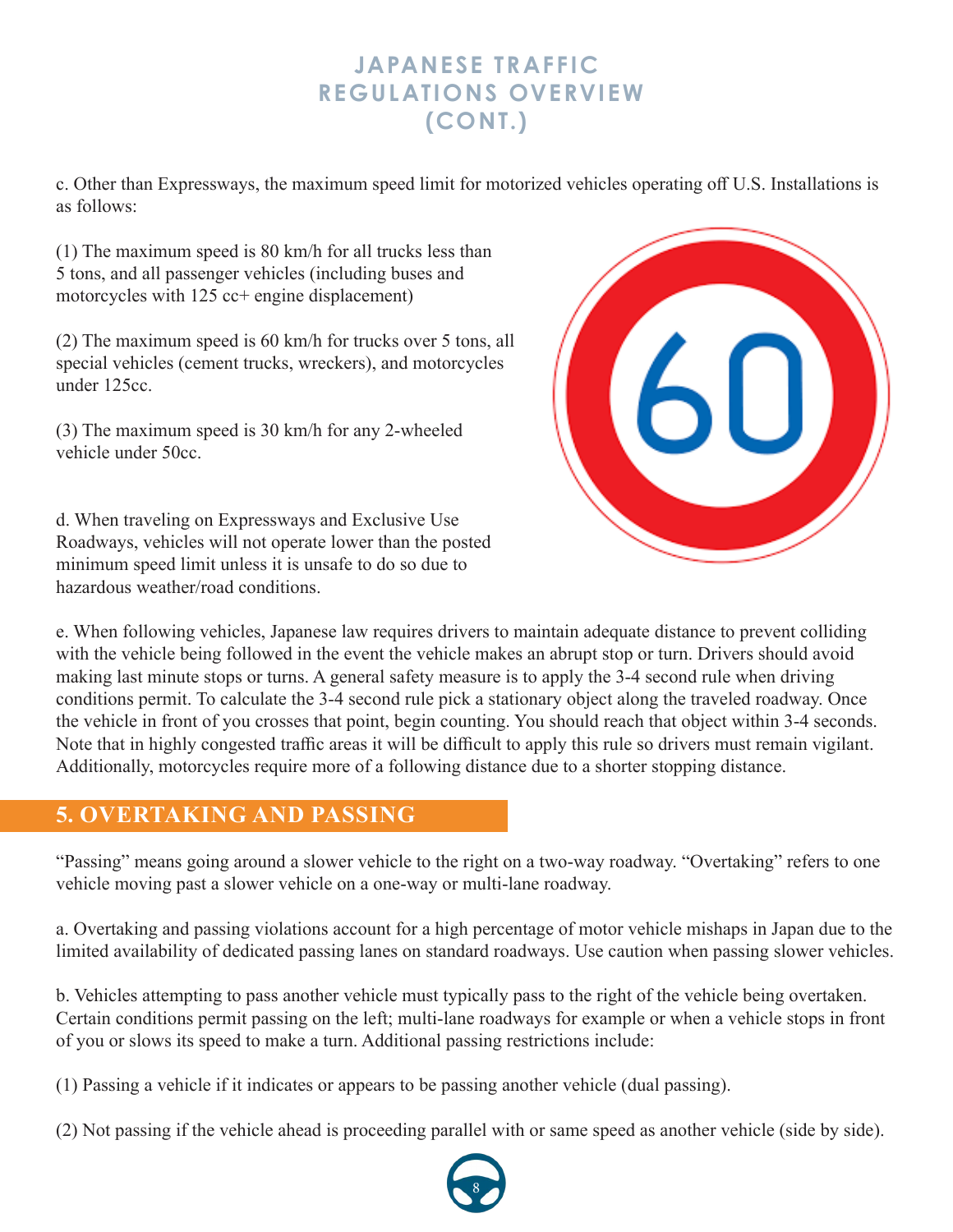(3) Drivers shall not zigzag (cut) between lanes of traffic that are proceeding slowly or when traffic has stopped. The restriction not only applies to intersections, but any location along the roadway where traffic is proceeding at a slow pace.

(4) Passing is prohibited within 30 meters of a crosswalk or intersection, on blind curves, near the top of upgrades or on steep downgrades, inside tunnels (unless multi-lane roadway), and in designated "No Passing Lanes" as marked by a posted traffic sign.

#### **6. PARKING AND STOPPING**

a. "No Parking Zones" and/or "No Stopping Zones" are designated by posted traffic signs as depicted in Appendix C. Figure 8 depicts a Safety Zone designation – these can be found in front of fire departments, police stations, hospitals, or areas entering mainstream traffic.

b. Drivers are permitted to stop at posted areas along the roadway under the following circumstances:

(1) When executing a temporary stop to clear the lane of travel for emergency vehicles, as directed by police officer, or to avert danger.



c. Drivers are not permitted to stop and park along roadway under the following circumstances:

(1) Within 5 meters or less of fire station, fire hydrant, or fire station truck entrance/exit road.

(2) Within 1 meter or less of a fire alarm.

(3) Temporary stops at designated intersections or crosswalks as required by law.

d. When parking meters are installed, drivers are required to activate the meter unless otherwise posted. If the time limits are exceeded, vehicles may be towed. Recovering a vehicle after it has been towed can be costly and time consuming.

e. Parking a vehicle in any of the following locations is considered a violation of Japanese law unless permission is granted beforehand by a local police box having jurisdiction over the proposed parking location:

(1) Within 3 meters or less of a motor vehicle entrance/exit that provides access to main roadway (example: McDonald's entry/exit on Highway 58 across from Camp Lester).

(2) Within 1 meter or less of a fire alarm.

(3) Within 5 meters or less of a roadway construction project.

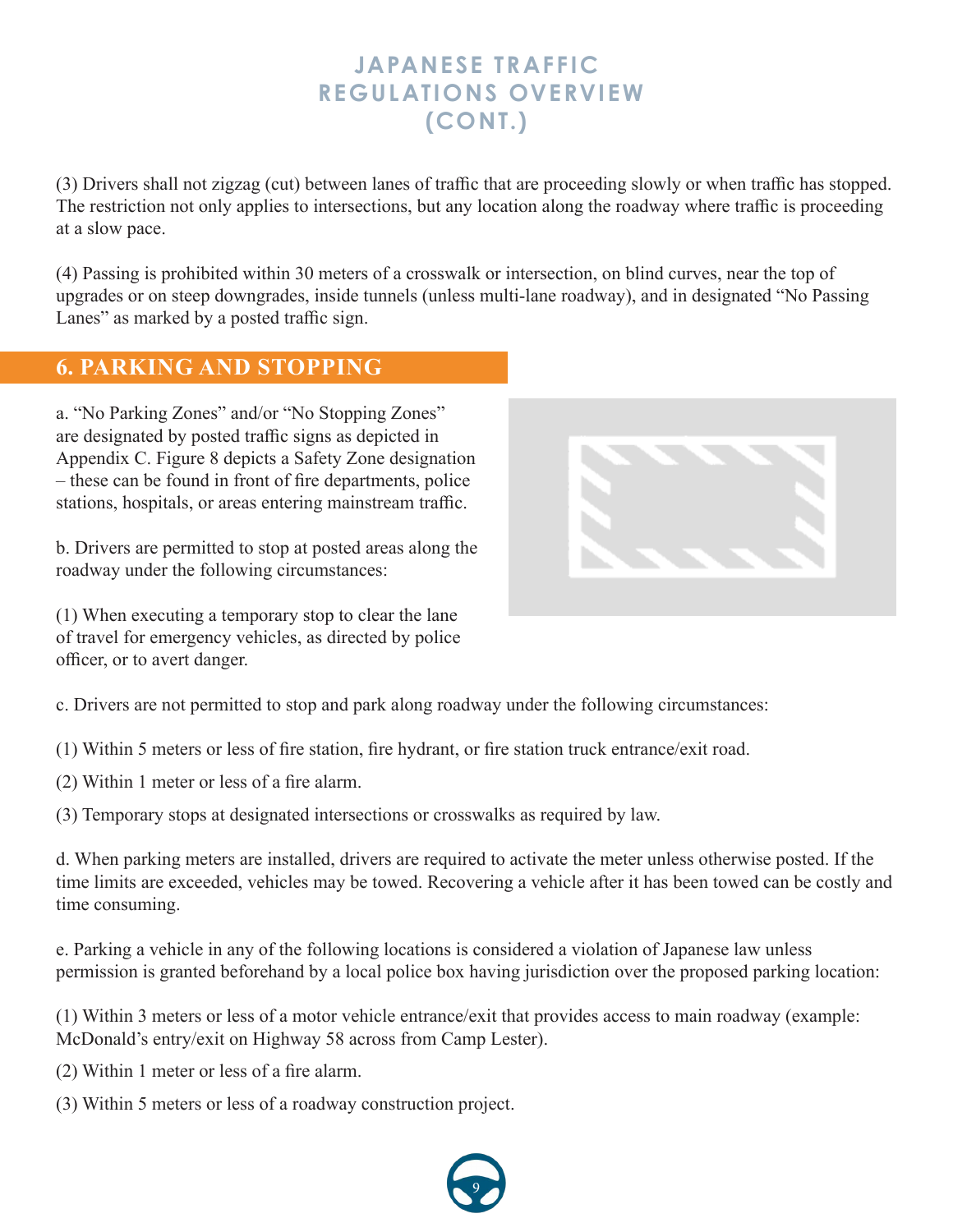(4) Many roadways within U.S. Installations are designated as fire lanes. Be aware of painted curbs (red/yellow) as these designate either no parking or fire lanes.

(5) Parking on grass or bare terrain on U.S. Installations is prohibited unless where otherwise posted.

f. No vehicle will park in any location where there is less than 0.5 meters of clear-space between the vehicle and the roadway. This does not apply for temporary stops to load or unload cargo or people, when the driver leaves the vehicle temporarily, or to provide emergency response to an ill or injured person.

g. Abrupt vehicle stops are to be avoided unless required to avoid an accident.

h. When a vehicle is stopped to load or discharge people or cargo, it must be stopped as close as possible to the left edge of the roadway and in such manner the vehicle does not impede traffic.

i. On a one-way street, and if so designated by a posted traffic sign, vehicles parked along the right side of the roadway.

j. Designated parking spots may have police imposed time limits to prevent continuous parking. Vehicle operators need to verify time limits if parking for an extended time period.

k. A police officer may order a vehicle to be moved or parked in a different manner so as not to obstruct the flow of traffic. When the vehicle operator is not available, police may have the vehicle moved up to 50 meters from where it was originally parked to help prevent a hazardous condition. If moving the vehicle 50 meters does not solve the problem, the vehicle may be impounded. The vehicle operator assumes all costs associated with moving or impounding the vehicle.

#### **7. ROADWAY INTERSECTIONS**

a. Vehicle right-of-way at uncontrolled intersections is observed as follows:

(1) Vehicles traveling on priority road have the right-of-way

(2) A vehicle approaching an intersection from the left has the right-of-way over a vehicle approaching the intersection from the right.

b. Any roadway with a centerline or traffic lane that crosses through an intersection is considered the priority road and vehicles traveling on this road have the right of way.

c. Drivers entering or traveling through an intersection are required to pay attention to other vehicles in the intersection as well as pedestrians that may be in crosswalks close in proximity to the intersection.

d. Vehicles shall not enter an intersection even if a traffic signal is green if doing so will block cross traffic due to stalled rush-hour traffic.

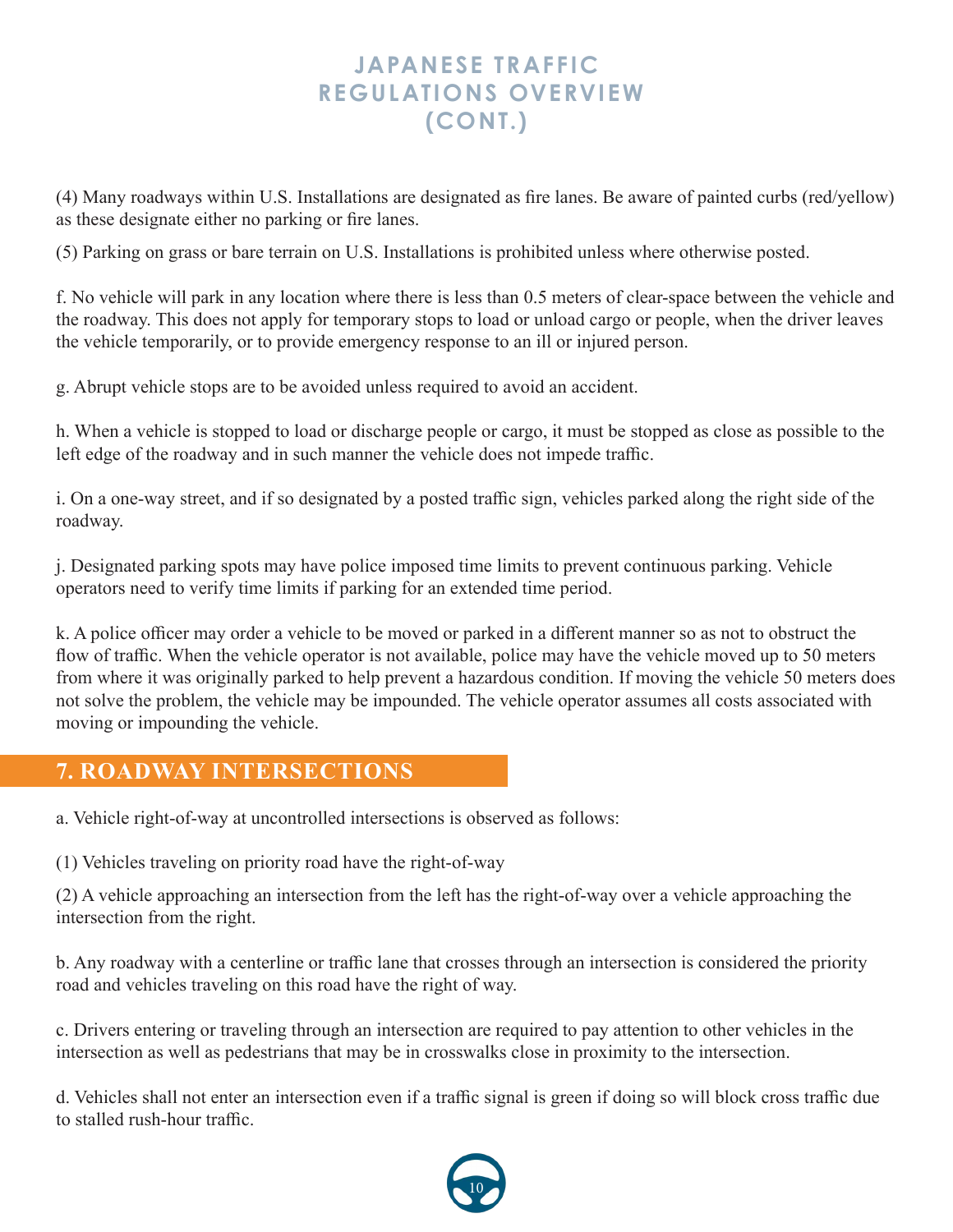e. Vehicles shall not enter crosswalks, railroad crossings, or any other portion of the road that may impede vehicle or pedestrian cross traffic due to stalled rush-hour traffic.

f. Left turns on a red traffic light after a complete stop are prohibited off military installations unless otherwise permitted by a traffic control device (green signal or a white sign with blue arrow).

#### **8. VEHICLE SIGNALING**

When making a lane change or turning any direction, vehicle operators are required to use either the vehicle's turn signal or a hand signal at least 30 meters prior to an intended turn or lane change. Drivers should ensure vehicle signals are turned off after the lane change or turn has been made.

#### **9. USE OF VEHICLE HORN.**

It is not acceptable to sound a vehicles horn unless where required by law or to avert a hazard.

#### **10. HEADLIGHT USE DURING INCLEMENT WEATHER**

Japanese traffic law does not require the use of headlights during periods of reduced visibility from inclement weather. However, headlight use is mandatory aboard all U.S. Installations and highly encouraged during reduced visibility.

#### **11. VEHICLE MAINTENANCE REQUIREMENTS**

Under Japanese traffic law, police officers have the right to stop a vehicle when the vehicle does not appear to be mechanically sound or safe to be on the road. Police officers may also conduct an on the-spot vehicle inspection and provide the vehicle operator with an itemized maintenance list. Police officers may also affix a sticker to the vehicle, clearly visible to all, denoting that the vehicle is in need of maintenance. The sticker can only be removed by a police officer after all discrepancies to the vehicle have been repaired and certified. SOFA licensed drivers should note that vehicles must be inspected every two years for a Japanese Compulsory Insurance (JCI). Vehicles passing JCI must display an up to date sticker in their vehicle's windshield. Vehicles that do not pass this inspection, or vehicles with expired stickers are not allowed to be driven. Contact the Joint Vehicle Registration Office on Camp Foster for further information at 645-7481.





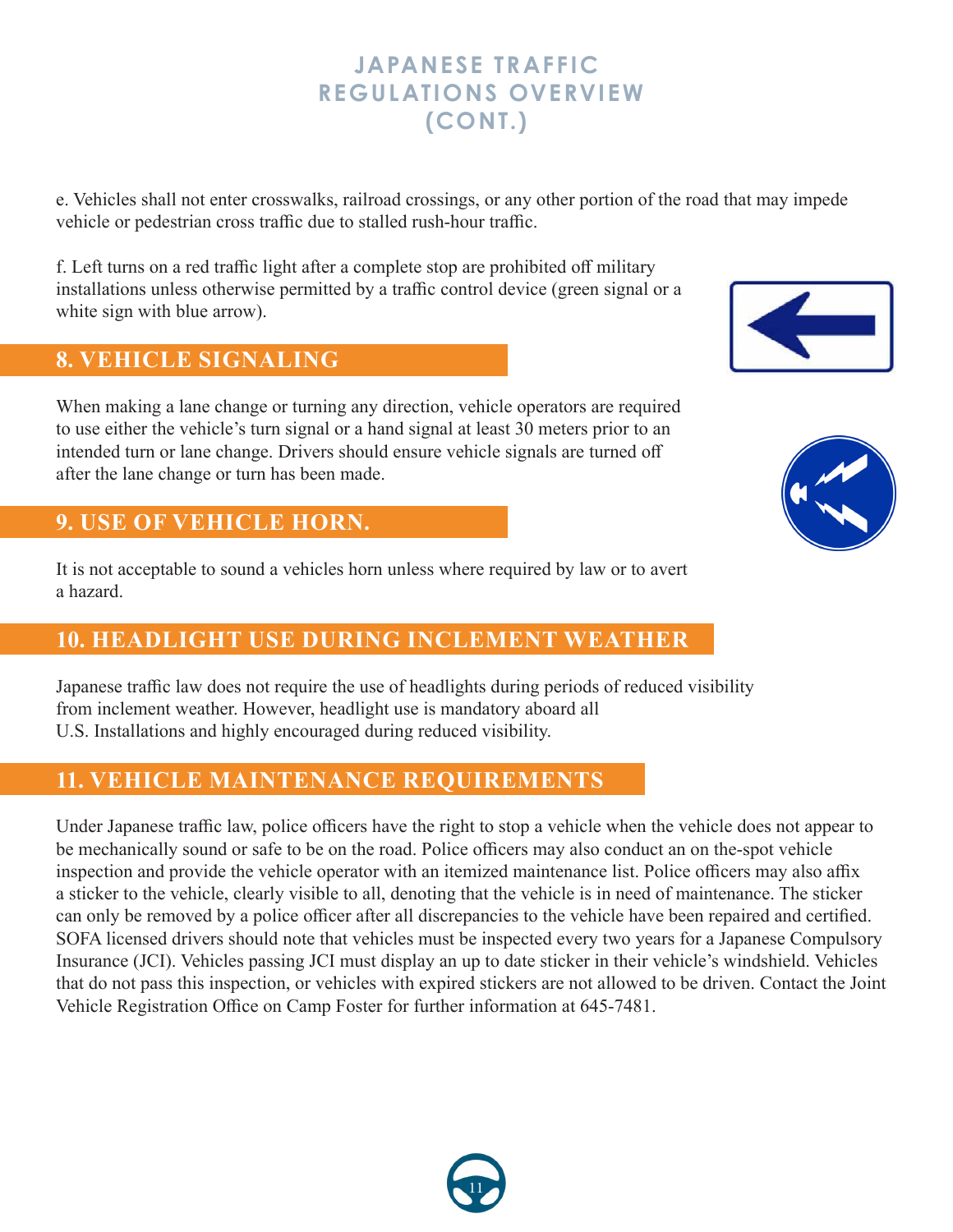#### **1. IMPLIED CONSENT**

Any person subject to this privilege shall be deemed to have consented to evidentiary tests of their blood, breath and/or urine to determine the blood alcohol or drug content (BAC). This consent applies when lawfully stopped, detained, apprehended, or cited for any driving offense committed while operating or in physical control of a motor vehicle in Japan, whether on or off a military installation. If a licensed driver is suspected of Driving under the Influence (DUI) of drugs or alcohol and refuses at any time to give a sample of their blood, breath, or urine, will be automatically considered as a refusal. Any person deemed deceased, unconscious, or otherwise in a condition rendering them incapable of refusal, shall be deemed not to have withdrawn their consent and such tests may be administered whether or not such person has been told that their failure to submit or to complete the test will result in revocation of their driving privileges.

#### **2. SUSPENSION OR REVOCATION OF DRIVING PRIVILEGES**

a. The MCB Traffic Court magistrate will adjudicate all traffic cases and will suspend/revoke driving privileges as deemed appropriate by traffic court requirements.

b. Commanding Officers may also revoke service member driving privileges by submitting a formal letter to the Director of the Installation Safety Office requesting suspension of service member's license along with the physical copy of the SOFA license.

#### **3. RESTRICTIONS ON USE AND OPERATION OF MOTOR VEHICLES**

a. Authorized drivers will not rent, lend, or permit the use or operation of their POVs by persons other than those who possess a valid operator's permit (USFJ Form 4EJ), except for the temporary convenience of the owner or his or her family, such as when the vehicle is any of the following conditions:

(1) Undergoing maintenance or repair.

- (2) Being shipped into or out of Japan.
- (3) Stored in a parking lot or garage.
- (4) Placed in temporary storage pending authorized disposition to resident of Japan.
- (5) Undergoing inspection and processing at a GOJ Land & Transportation Office (LTO)
- (6) Being driven by a properly licensed or authorized individual while the owner/operator is incapable of

driving (e.g., physically incapacitated, too tired, or consumed any amount of alcohol).

b. Daiko Taxi Service

(1) Daiko Taxi Service allows a SOFA member who is incapable of driving his/her vehicle (e.g., physically incapacitated, too tired, or consumed alcohol) to employ a commercial driving service to provide an additional driver for the purpose of returning an owner and POV to the owner's residence.

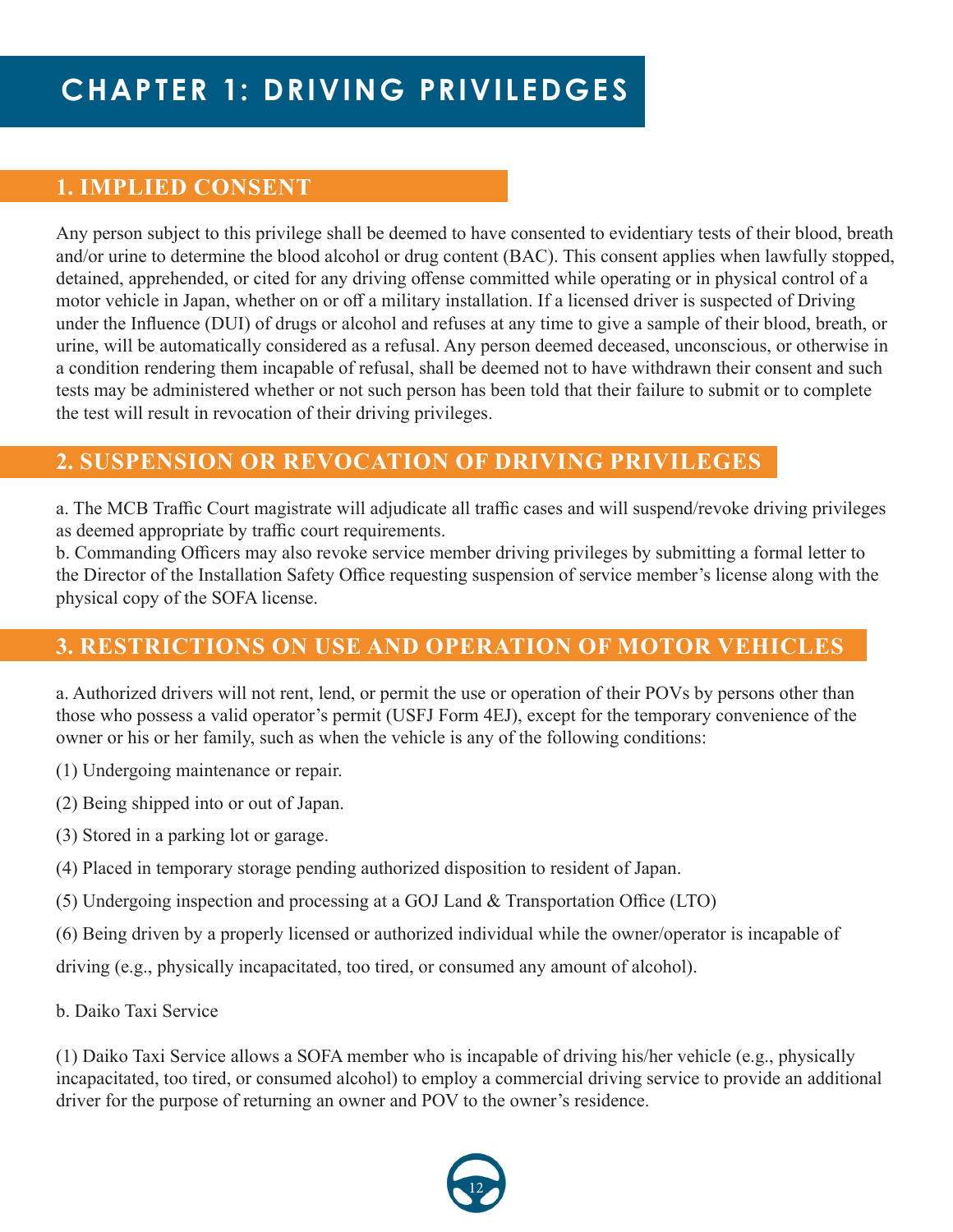#### **CHAPTER 1: DRIVING PRIVILEDGES (CONT.)**

(2) Regulations require the SOFA member to ride in his/her own vehicle as a passenger.

(3) The Daiko licensed operators providing this service shall operate the motor vehicle in accordance with the established provisions for the motor vehicle operation aboard Marine Corps Installations as well as all applicable Japanese traffic laws.

c. Personnel will not operate a rented or borrowed motor vehicle, including any Japanese-owned motor vehicle, unless the following requirements are met:

(1) Operators must have a valid USFJ Form 4EJ for the type of motor vehicle operated.

(2) If the owner is unavailable (e.g., deployed, TAD, leave, etc.), operators have the owner's written permission in their immediate possession while operating the motor vehicle.

(3) The vehicle is covered with appropriate insurance.

d. All personnel operating a motor vehicle in Japan must produce, upon request from military or Japanese law enforcement officials, the following:

(1) Proof of vehicle ownership or registration as required by issuing authority.

(2) A valid USFJ Form 4EJ operator's permit supported by an official DoD Identification Card or passport with stamp

(3) Proof of JCI and property damage liability insurance.

*Note: Per USFJ INST 31-205, Chap 2, Figure 1. SOFA Status/Permanent Party Members are not authorized to operate SOFA plated vehicles with an International Driver's permit (IDP)*

e. Driving without a SOFA license

(1) Driving without a valid driver's license, aiding and abetting another to drive without a valid driver's license, improper acquisition of a driver's license and knowingly loaning a vehicle to someone who does not possess a valid driver's license can result in a fine and or punishment of up to 3 years confinement and no more than 500,000 yen.

(2) Anyone who gets in a vehicle knowing the driver does not possess a valid driver's license can receive a fine/ punishment of 500,000 yen or up to 3 years confinement.

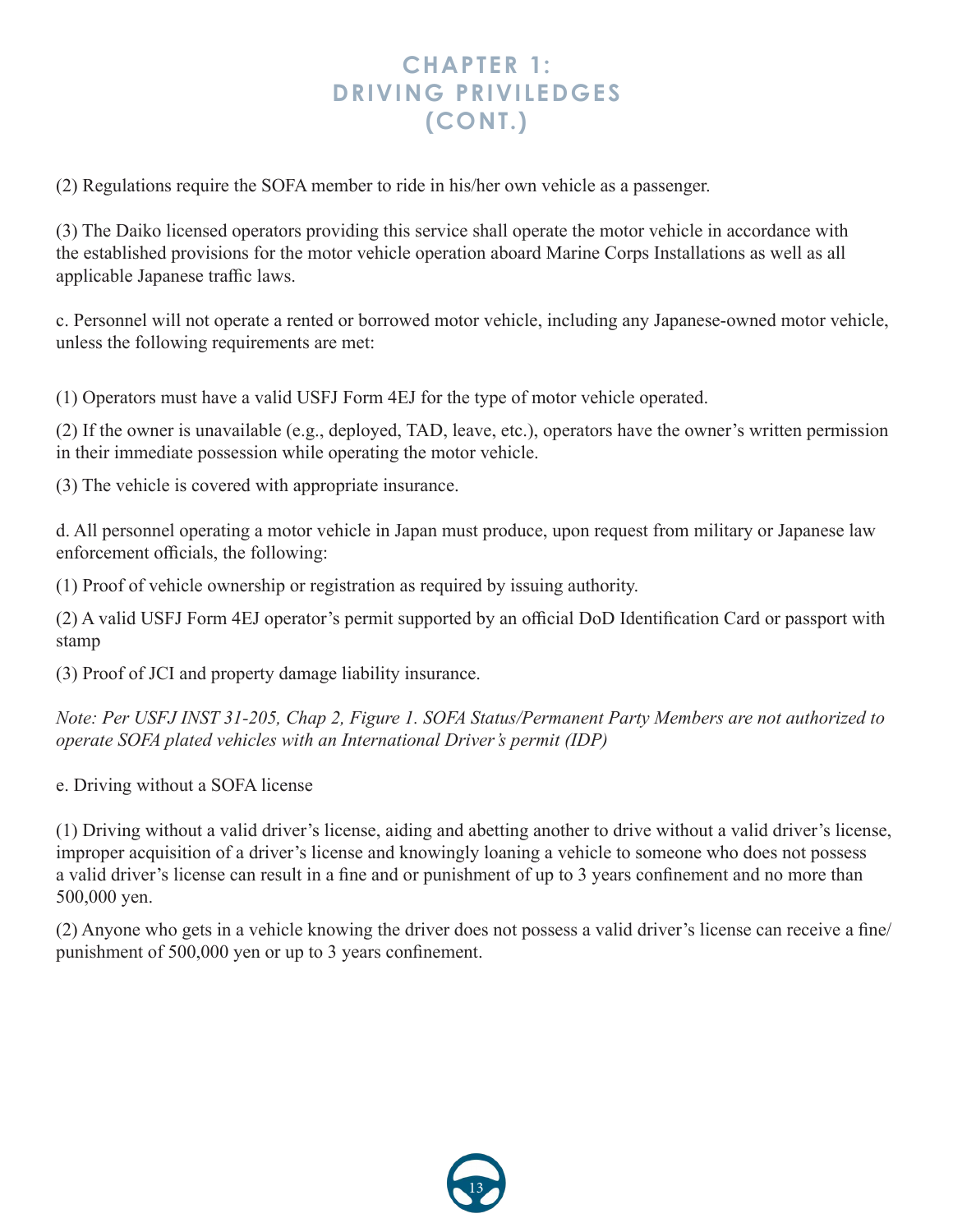## **CHAPTER 2: ACCIDENT REPORTING**

#### **1. ACCIDENTS AND ACCIDENT REPORTING**

Policy. Persons involved in a motor vehicle accident shall immediately report the occurrence to the nearest military law enforcement agency; if off-base, to the Japanese police by expeditious means.

a. Whenever the driver of a vehicle fails to or is physically incapable of reporting an accident and occupant in the vehicle at the time of the accident is capable of doing so, the occupant shall report the accident.

b. The driver of any vehicle involved in an accident resulting in injury to, or the death of, any person, or property damage shall immediately stop their vehicle at the scene of such accident (or as close thereto as possible) and remain at the scene until military police arrive.



c. The driver of any vehicle involved in an accident shall give his/her name, address, vehicle registration number, name of insurer, insurance policy number, insurance expiration, and upon request show his/her permit to any person injured in the accident or to the driver, occupant, or person attending any vehicle involved in such accident. The same information shall be provided to any law enforcement personnel at the scene of the accident or later investigation.

d. Duty of witness to Remain at Accident Scene

(1) Witnesses to an accident shall not depart the scene until their identity has been furnished to law enforcement.

(2) Witnesses to an accident shall give any assistance needed when requested by law enforcement.

e. For all off-base accidents, military police will respond to the scene upon notification. In such accidents, military police will assist Japanese police and the parties involved in exchanging information and instruct SOFA personnel to report to their insurance company.

f. The owner/operator of every vehicle involved in a traffic accident shall report the circumstances of their accident to their respective insurance company that issued a policy on the vehicle involved.

g. The report shall be made within 72 hours unless the owner and/or driver are hospitalized or otherwise incapable of doing so.

h. Solatium Payments and Condolence Procedures: Where an incident results in serious injury or death to a Japanese national, you should make a solatium payment of up to 50,000 yen for serious injuries or 100,000 yen for fatalities. Under certain circumstances, your service commander may make such payments if you are financially unable to do so. Japanese custom dictates that a condolence visit be made to the injured party or to the surviving family and that appropriate fruit, candy or floral gifts be presented.



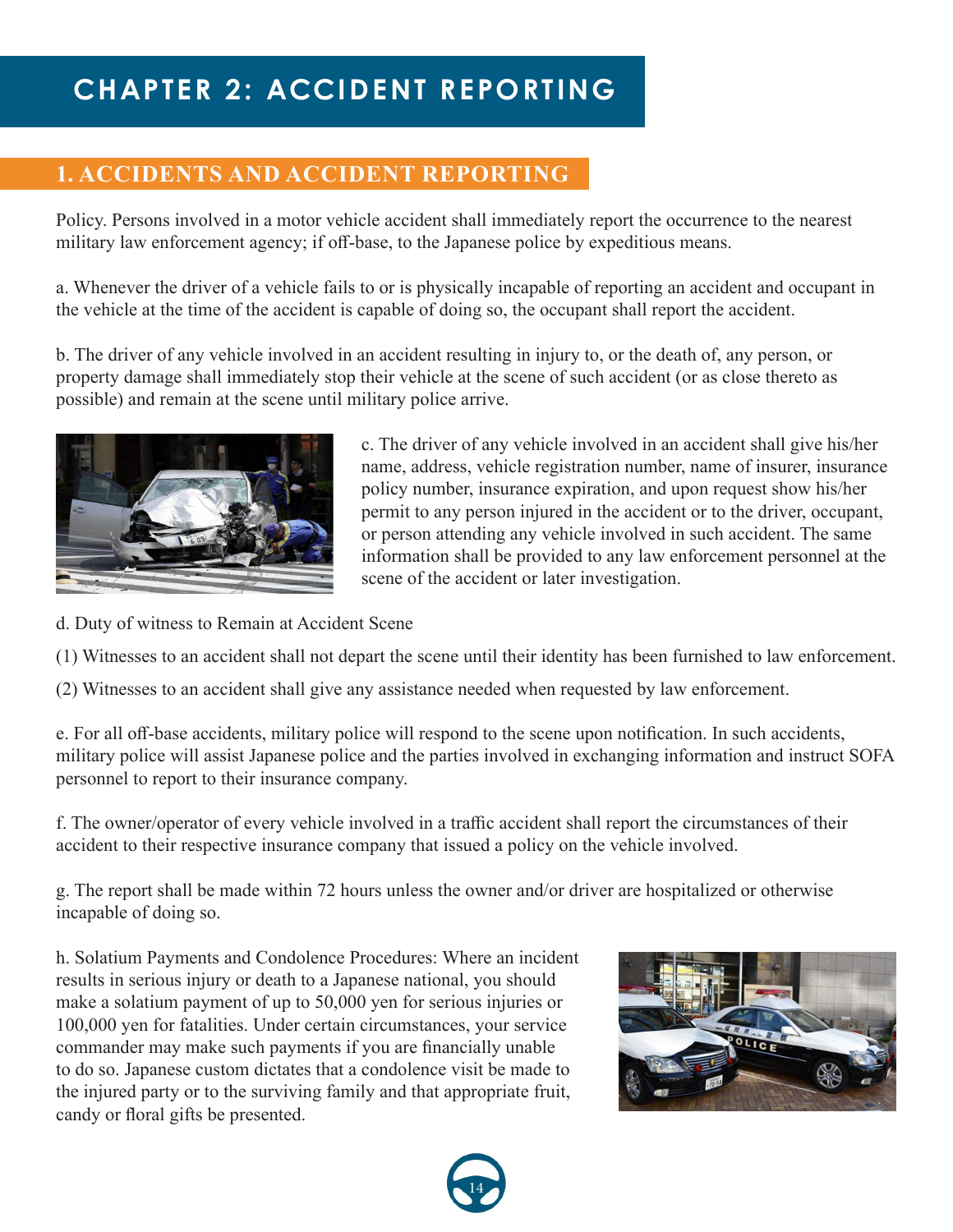## **CHAPTER 3: RULES OF THE ROAD**

#### **1. ALCOHOL STANDARDS**

a. Driving Under the Influence/Driving While Intoxicated

(1) No person may operate or be in physical control of any motor vehicle under the influence of intoxicants, including beverages, drugs, or any combination.

a. If a person's Blood Alcohol Concentration (BAC) is determined to be a level of .03 to .079 percent by weight of alcohol in the person's blood, the person shall be considered DUI.

b. If a person's BAC is determined to be .08 percent or more by weight of alcohol in the person's blood, or if tests reflect the presence of illegal drugs, the person shall be determined to be "Driving While Intoxicated" (DWI).

(2) When a person submits to a blood test at the request of law enforcement personnel under the provisions of Implied Consent, only a physician, nurse, or other qualified person may withdraw blood for the purpose of determining the alcohol or drug content herein. This limitation shall not apply to collecting breath or urine specimens.

(3) If a person refuses to submit to a chemical test, evidence of refusal shall be admissible in any prosecution or proceeding arising out of acts alleged to have been committed while the person was driving, operating, or in physical control of a motor vehicle.

#### b. Japanese Standard

(1) Japanese police determine the degree of intoxication by use of the Kitagawa Balloon Test which measures milligrams of alcohol per liter of expired breath. When reading of 0.15 mg/l (equivalent of .03% BAC) of expired breath is obtained, it shall be presumed for the purposes of prosecution in Japanese courts that the person was under the influence of alcohol.

c. Open Containers of Alcoholic Beverages. Operators and passengers of motor vehicles are prohibited from having open containers of alcoholic beverages in their possession.

#### **2. GENERAL PROVISIONS AND RESTRICTIONS**

a. Obedience to Police Officers and Other Authorities. All persons shall comply with any lawful order or direction of any police officer, fireman, or uniformed crossing guards to direct, control, or regulate traffic.

b. Drivers to Exercise Due Care. Every driver shall exercise due care to avoid colliding with any pedestrian or any person operating a vehicle. Drivers shall give an audible signal when necessary and shall exercise proper precautions upon observing any child, pedestrian, or any obviously confused, incapacitated, or intoxicated person.

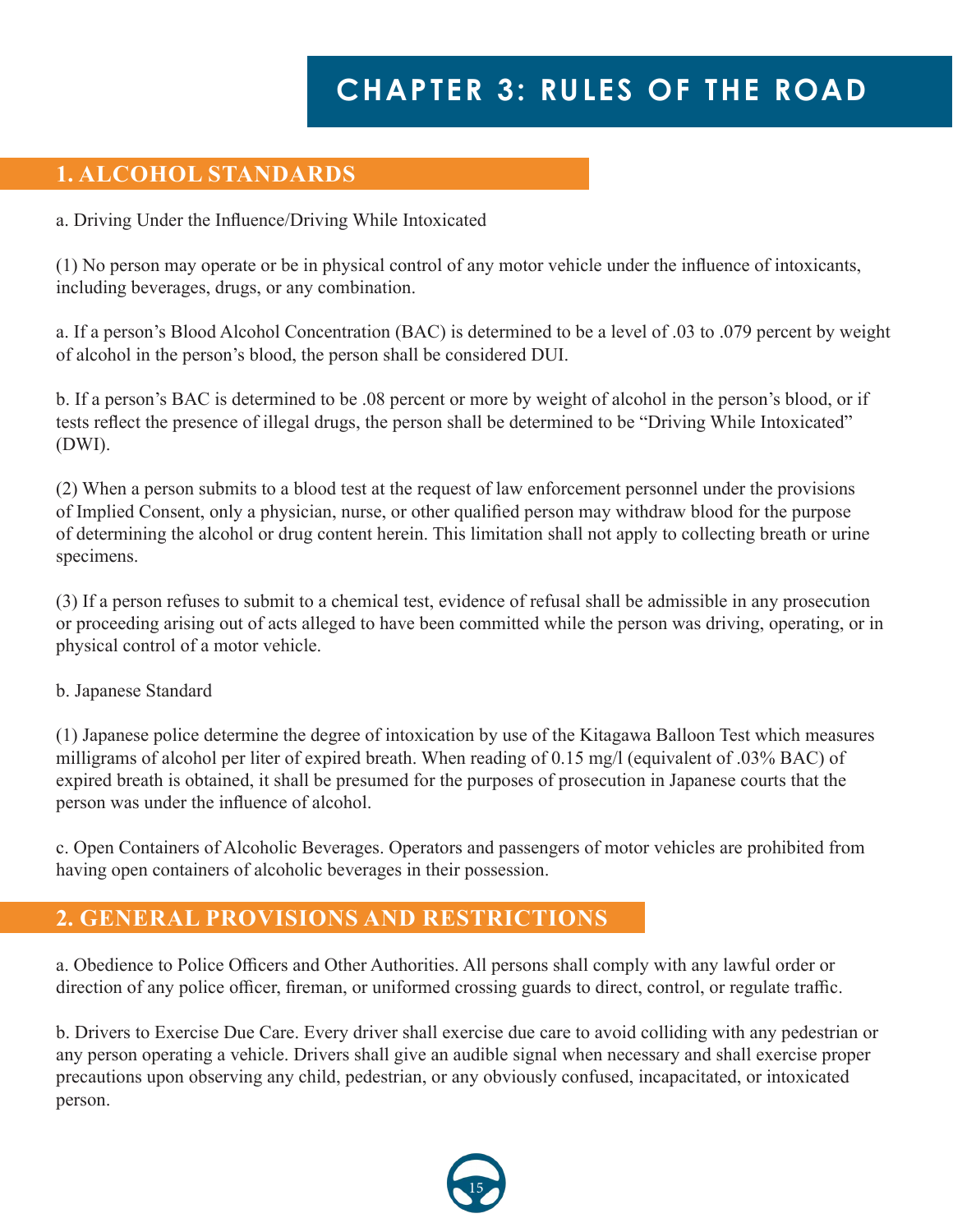c. Unattended Motor Vehicle. No person driving or in charge of a motor vehicle shall permit it to remain unattended without first stopping the engine, removing the key from the ignition, effectively setting the brake, and when upon any grade, turning the wheels to the curb or side of the highway.

d. Unattended Children. Children nine years of age or younger will not be left unattended in a vehicle at any time.

e. Limitations on Reverse Direction. The driver of a vehicle shall not:

(1) Drive in reverse direction unless such movement can be made safely and without interfering with other traffic;

(2) Drive in reverse direction upon any shoulder or roadway of any controlled access highway.

f. Operation of Vehicles upon Approach of an Emergency Vehicle. Upon approach of an emergency vehicle making use of audible and/or visual signals, vehicle drivers shall yield the right of way, drive parallel to and as close as possible to the closest edge or curb of the roadway, and immediately stop unless doing so would be unsafe. Drivers shall stop clear of any intersection and remain in such position until the emergency vehicle has passed, except when otherwise directed by law enforcement personnel.

g. Following Emergency Vehicles Prohibited. No vehicle driver shall follow any emergency vehicle making use of audible and/or visual signals closer than 500 feet (152 meters) or park within 500 feet (152 meters) of where an emergency vehicle has stopped to answer a call.

h. Following Too Closely. The driver of a motor vehicle shall not follow another vehicle more closely than is reasonable, having due regard for the speed of such vehicles, traffic congestion, and condition of the highway.

#### **3. LANE USAGE**

a. One-Way Roadways and Rotary Traffic Islands. Upon roadway designated for one-way traffic by an official traffic control device:

(1) A vehicle shall be driven only in the designated direction.

(2) When no road markings exist to indicate a separation of two or more lanes of travel, then only one lane shall be presumed to exist and passing is prohibited.

(3) Driver shall obey the directions of official traffic control devices installed to prohibit the changing of lanes or sections of roadway.

b. Driving on Divided Highways. When a highway is divided into two or more roadways by an intervening space, physical barrier, or indicated section constructed to impede vehicular traffic; vehicles shall be driven only

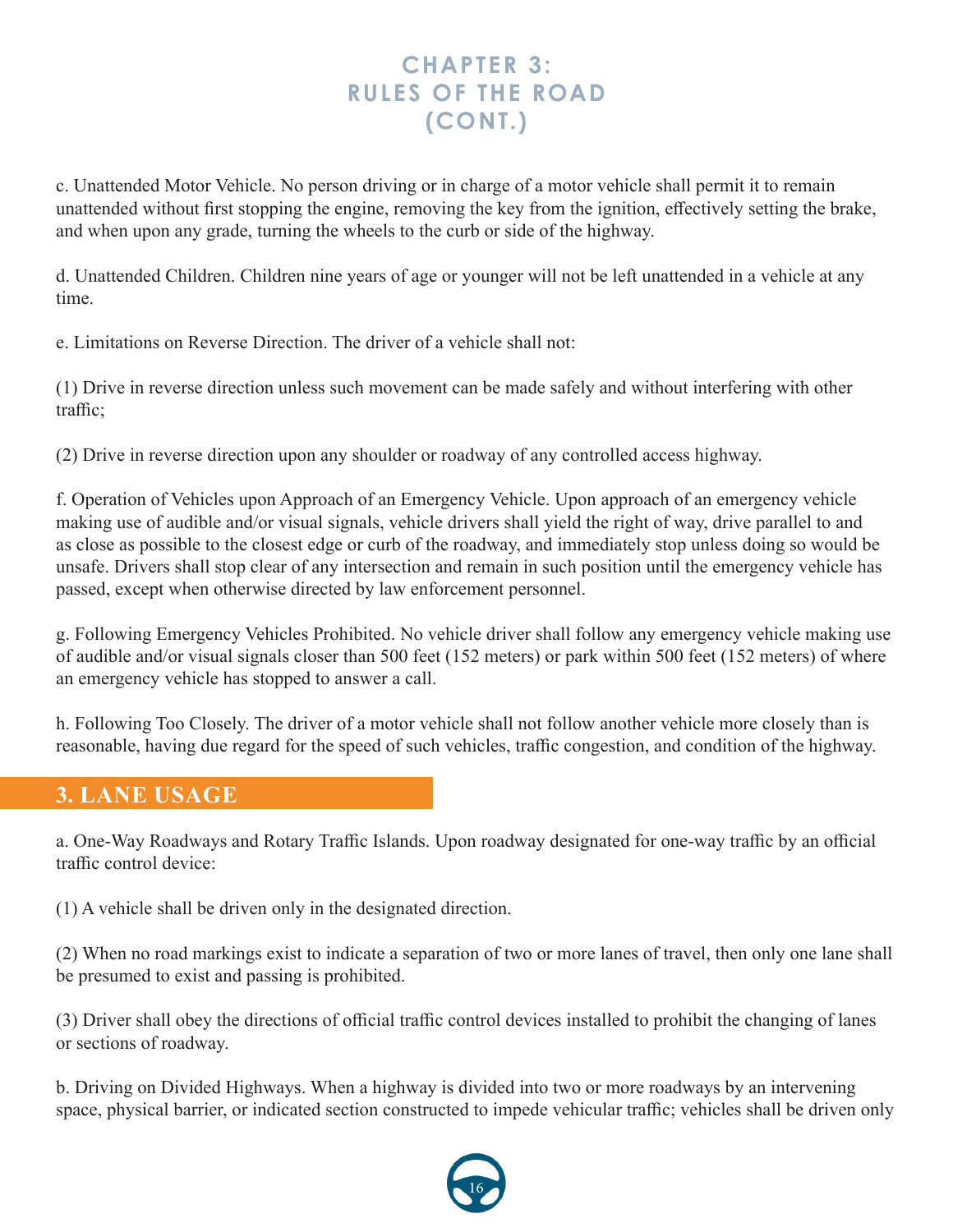upon the left-hand roadway unless directed or permitted to use another roadway by traffic control devices or law enforcement personnel.

#### **4. MOTORCYCLES**

a. Operating Motorcycles on Roadways

(1) All motorcycles are entitled to full use of a lane.

(2) The operator of a motorcycle shall not overtake and pass in any lane currently occupied by another vehicle. Driving on the shoulder of the roadway in order to overtake a vehicle is prohibited; this specifically prohibits "white-lining."

(3) No person shall operate a motorcycle between lanes of traffic or between adjacent lines or rows of vehicles.

(4) Motorcycles shall not be operated more than one abreast in a single lane.

b. Equipment for Motorcycle Riders and Passengers. All SOFA personnel operating or riding a motorcycle on or off-base shall wear the appropriate PPE consisting of:

(1) A properly fastened (under the chin) protective helmet (DoT SNELL Approved).

(2) Impact or shatter resistant goggles or full-face shield attached to the helmet. A windshield, eyeglasses, sunglasses or fairing alone is not considered to be proper eye protection. Devices used at night will not be tinted.

(3) Clothing must cover the upper torso and legs; "T" shirts and shorts are prohibited.

(4) Leather boots that cover the ankles; sneakers, "tennis" shoes, or other athletic-type footwear are prohibited.

(5) Full fingered gloves.

5. Pedestrians

.

a. No vehicle shall overtake or pass any other vehicle stopped at a marked crosswalk or at any other location to permit a pedestrian to cross the roadway

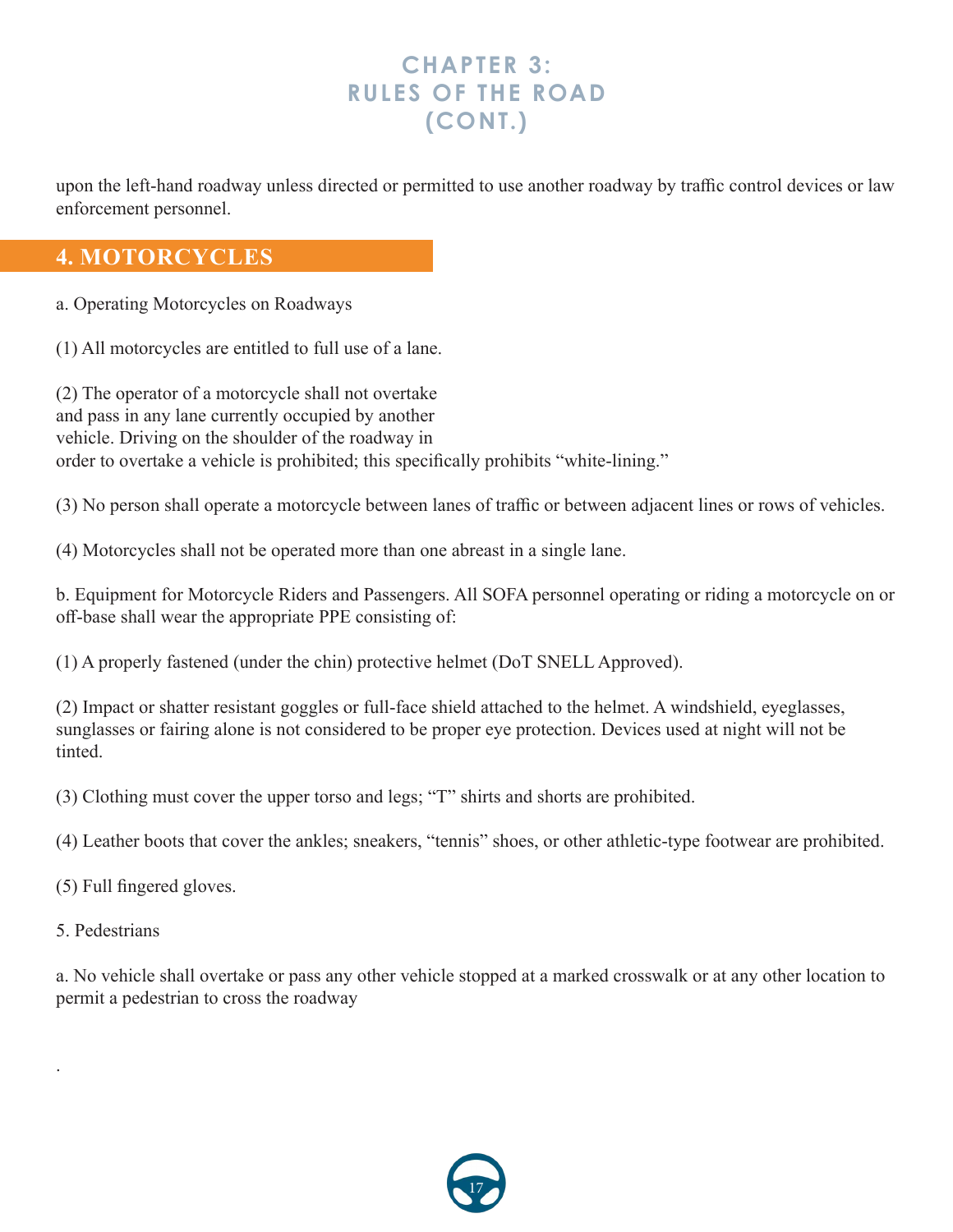#### **6. CELL PHONES, HEADPHONES, OR OTHER LISTENING DEVICES**

a. Operating a vehicle and using a cell phone is strictly prohibited unless a hands-free device is employed. (i.e. Bluetooth earpiece, vehicle Bluetooth connectivity).

(1) When the need to use a cell phone arises, the vehicle operator must completely pull over to the left side of the roadway and park the vehicle. It is preferred to park the vehicle in a parking area, but in the event of an emergency, a vehicle may park as close to the left curbside as possible and into or out of curve. Hazard flashing lights must be administered as well.

b. Wearing portable headphones, earphones, or other listening devices while operating a vehicle is strictly prohibited.

#### **7. ILLEGAL PARKING STICKER**

a. An illegal parking sticker may be affixed to an illegally parked vehicle. The user of the illegally parked vehicle who has received the parking sticker may be ordered to pay a fine for a parking violation.

b. Do not damage, tear, or remove the affixed illegal parking sticker until the fine has been paid. The vehicle operator must immediately go to the nearest Bank of Japan or post office to pay the fine. Any delay in paying the fine may cause additional fines to be assessed or driving privileges suspended.

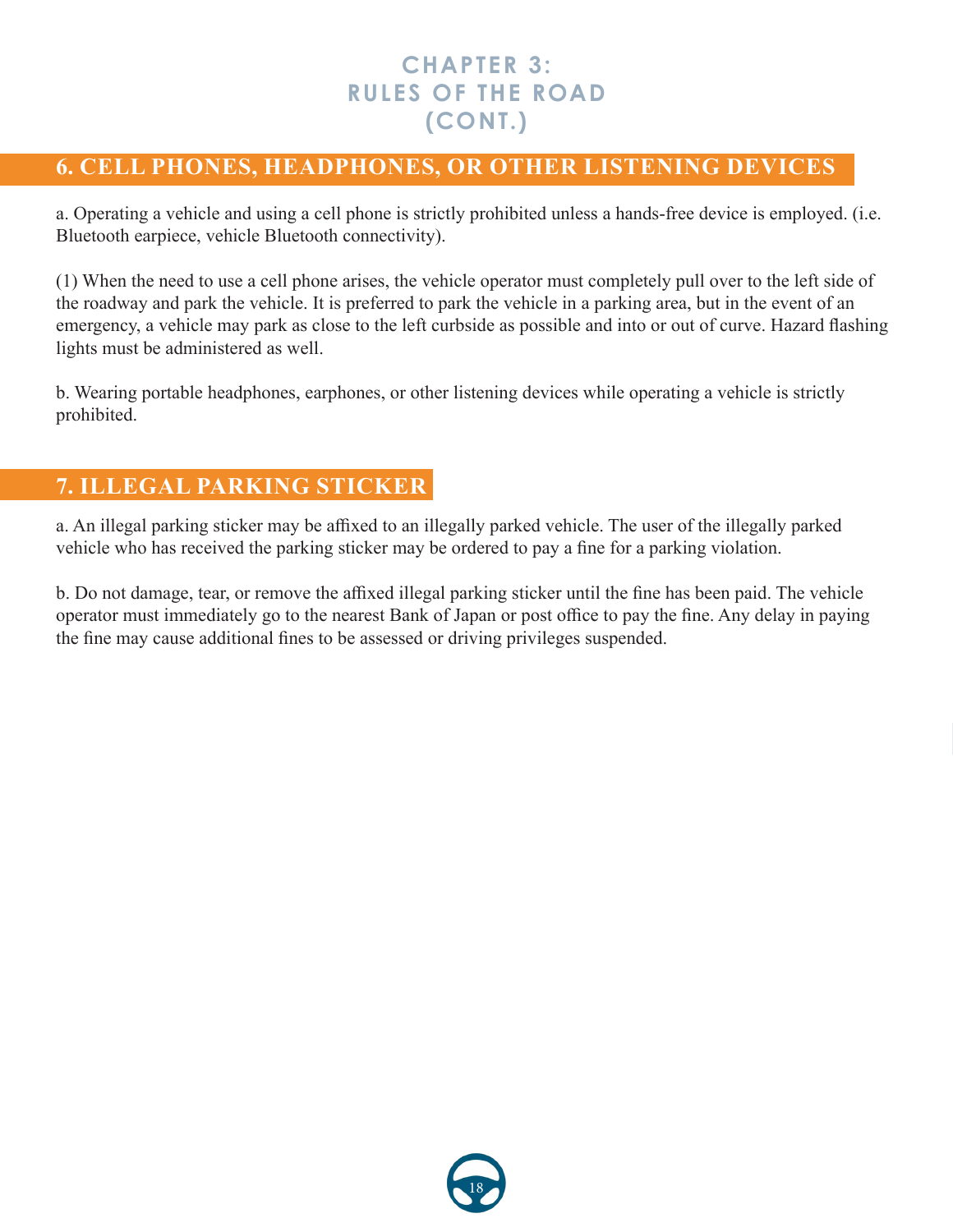#### **8. DRIVER'S DECALS**

The following symbols must be affixed to a vehicle as deemed by the appropriate licensing authority:



*NOTE: In order to qualify for a Beginner or New Driver sticker SOFA members must not, at any point, have had another driver license issued to them prior to being issued a SOFA license (i.e. U.S. driver's license or approved country). Otherwise, SOFA members are not eligible for the sticker.*

#### **9. SEAT BELTS AND CHILD RESTRAINT SYSTEMS**

- a. Seat Belts are mandatory for all personnel inside a vehicle when the vehicle is operational; on and off base.
- b. Child seats are mandatory for a children under the age of six years of age according to Japanese Traffic Law.

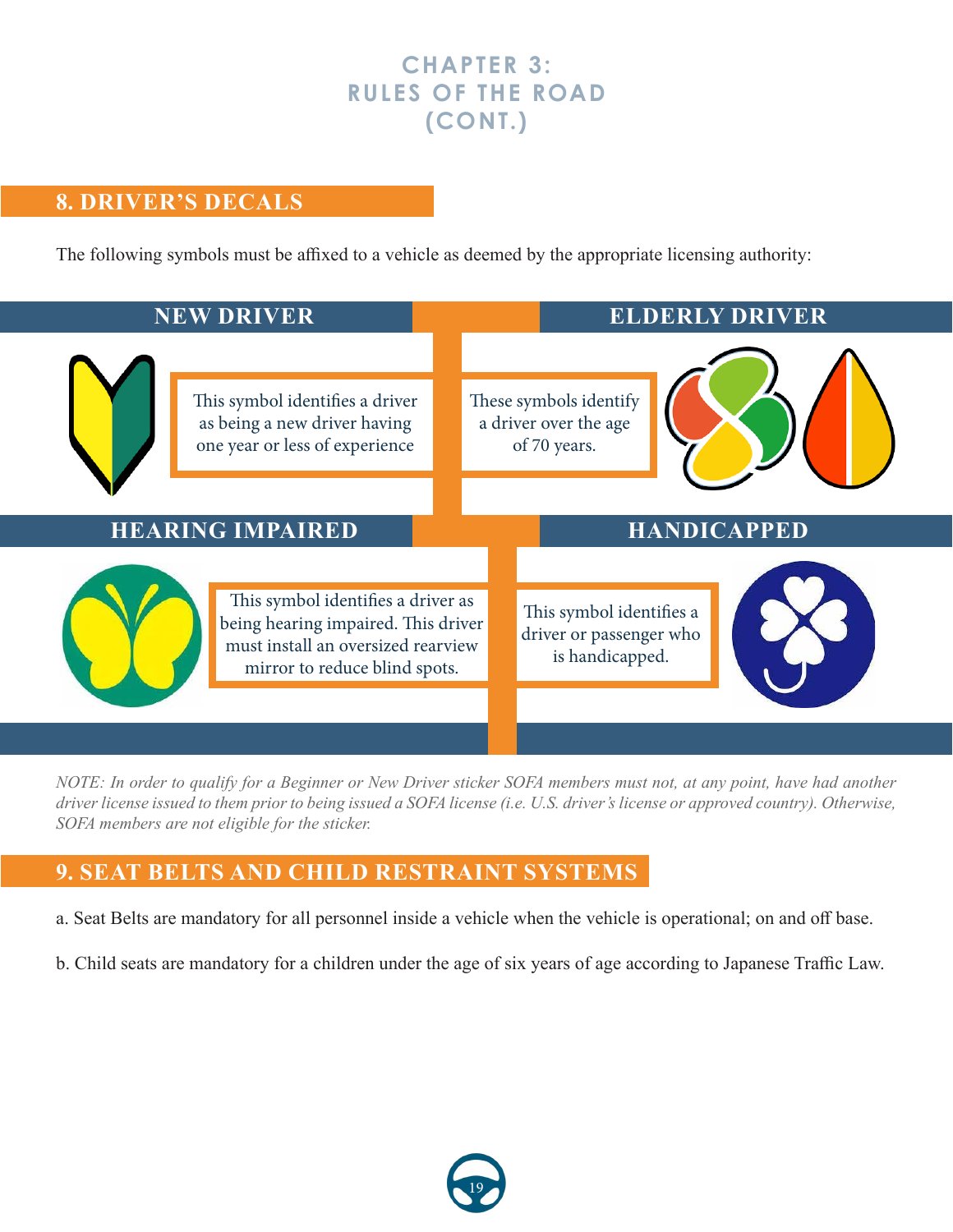Closed to Vehicles Closed to all Vehicles Do not enter and Pedestrians 通过 Road Closed for Road Closed Road Close for All Large Sized Trucks Vehicles Except for Large Sized EBEBER and Special Duty Passenger Vehicles Motorcycles Vehicles Road Closed for Road Closed to Two Road Closed for Motor Vehicles and wheeled vehicles Bicycles Motorcycles Left or Through Right & Left Turns Left Turn Only Traffic Only Only Proceed Only Through Traffic Only in Designated Proceed on the Left Direction No Parking or Stopping (Restriction applies No "U" Turn No Right Turn from 8:00 a.m. to 8:00 p.m.)

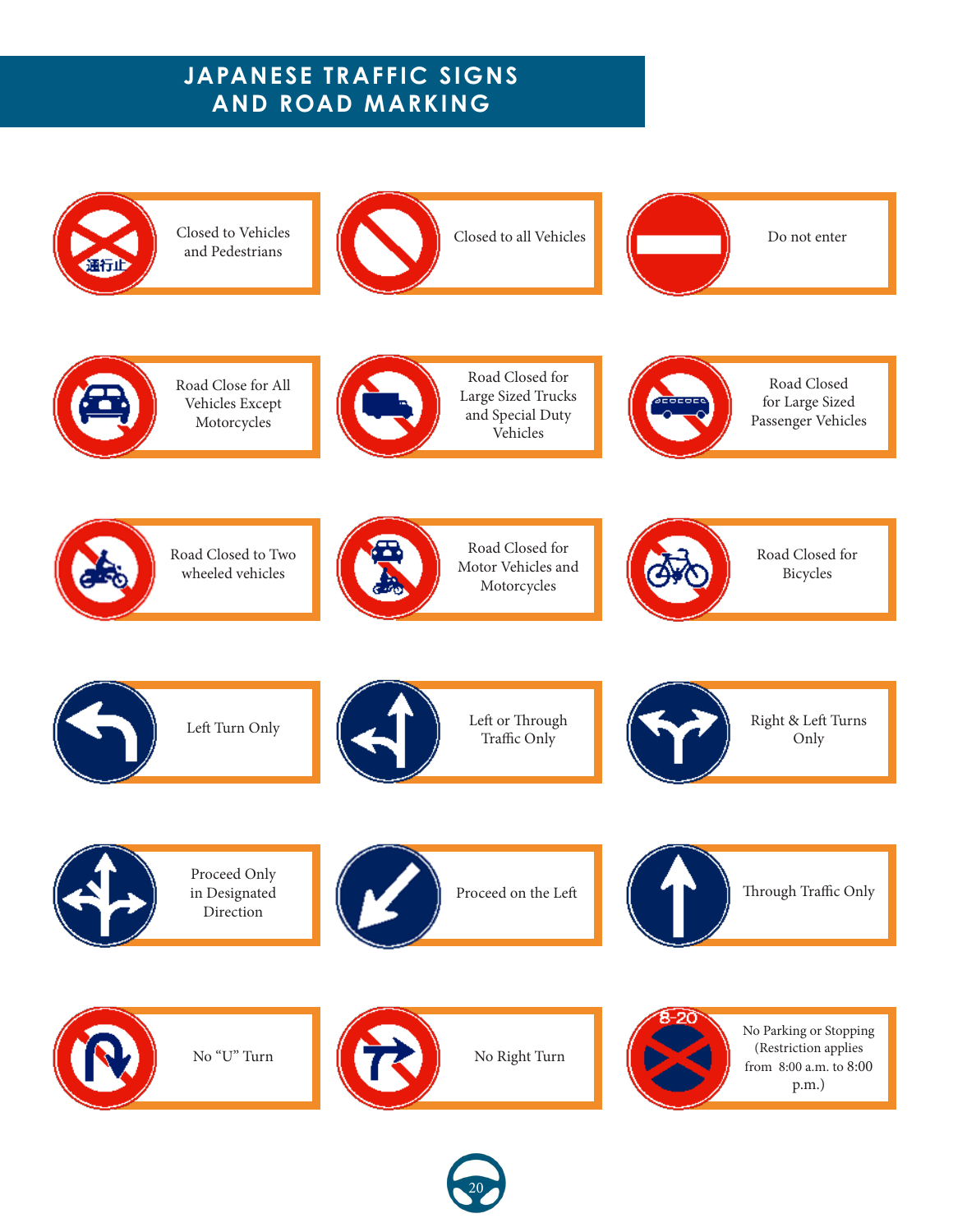

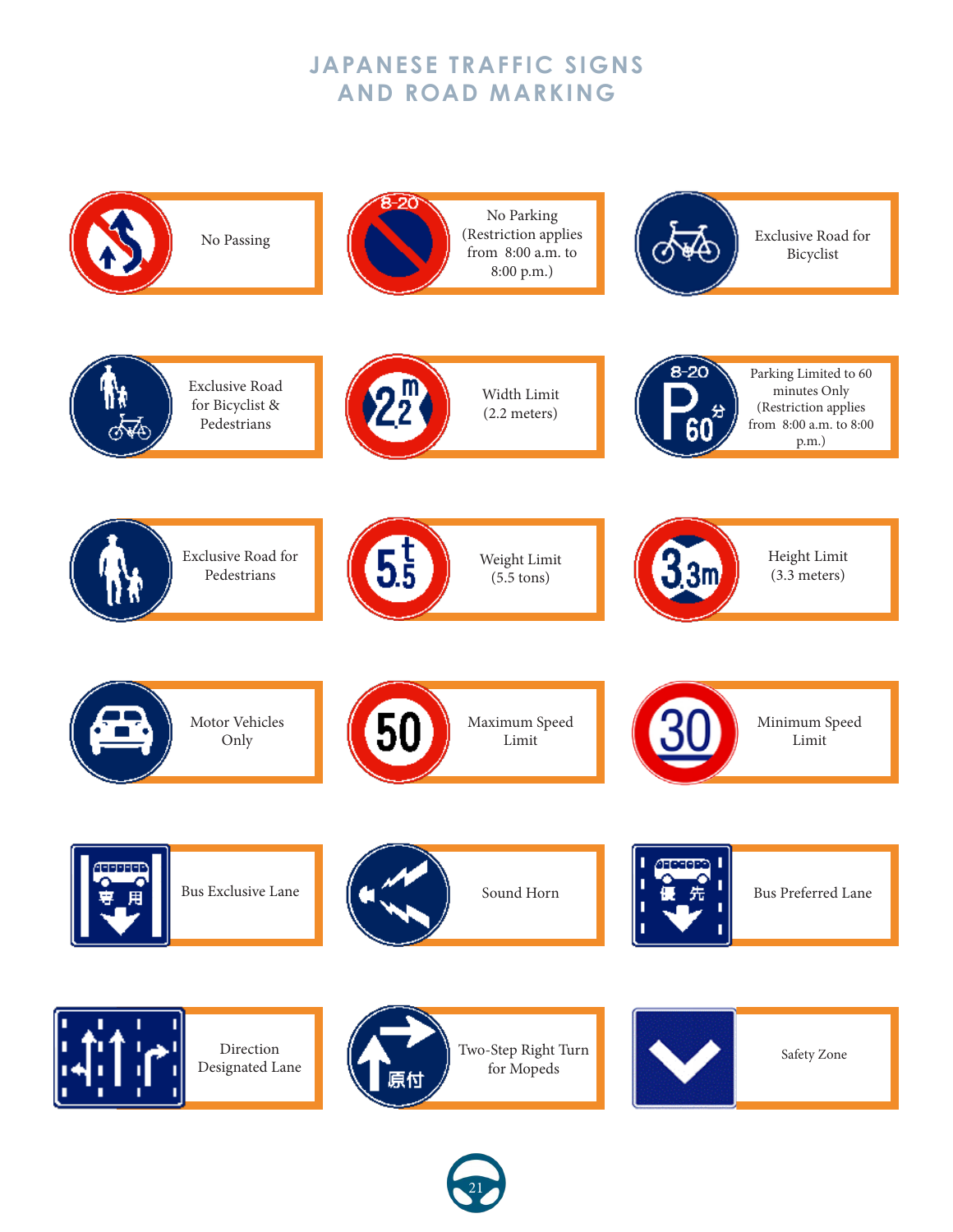

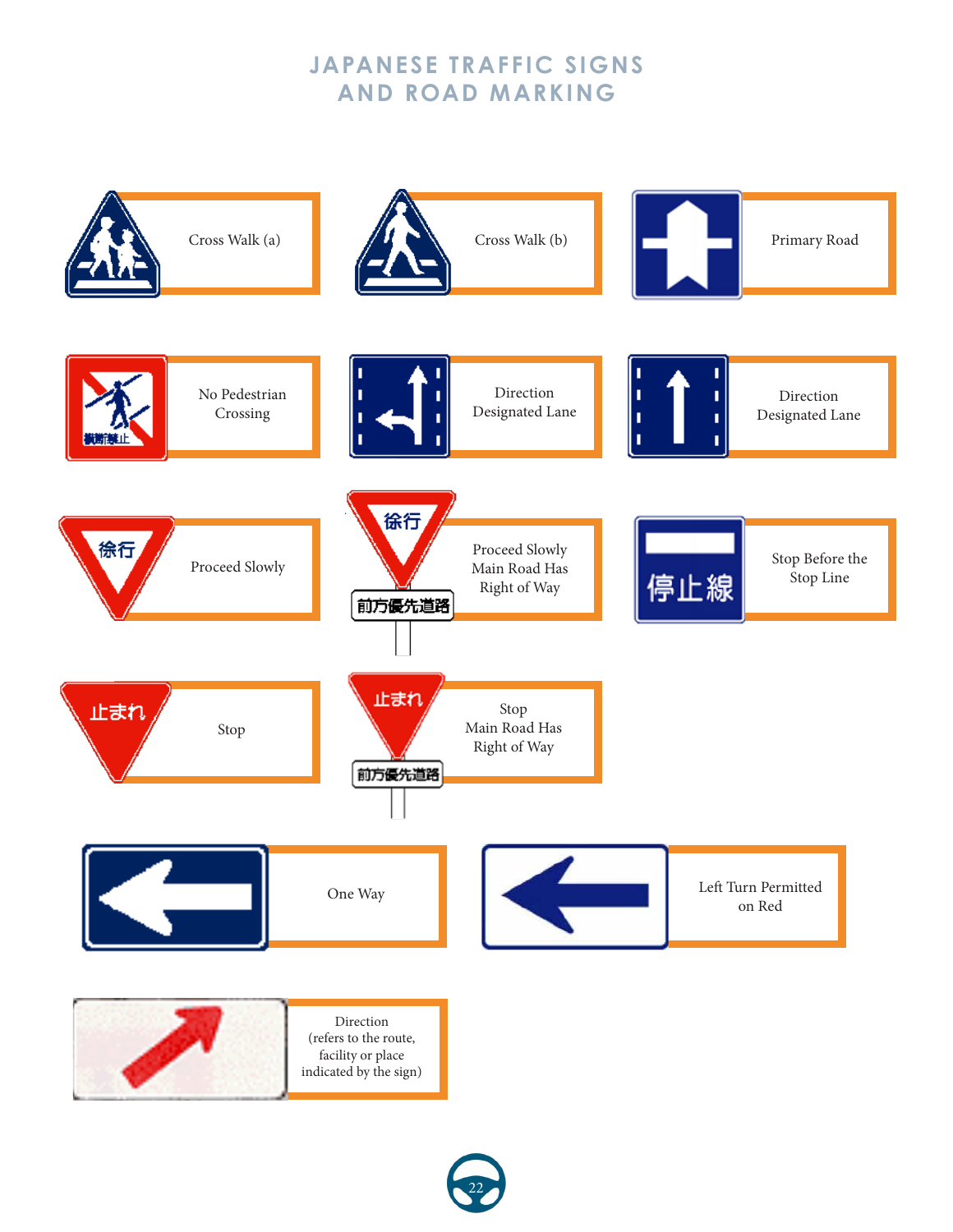

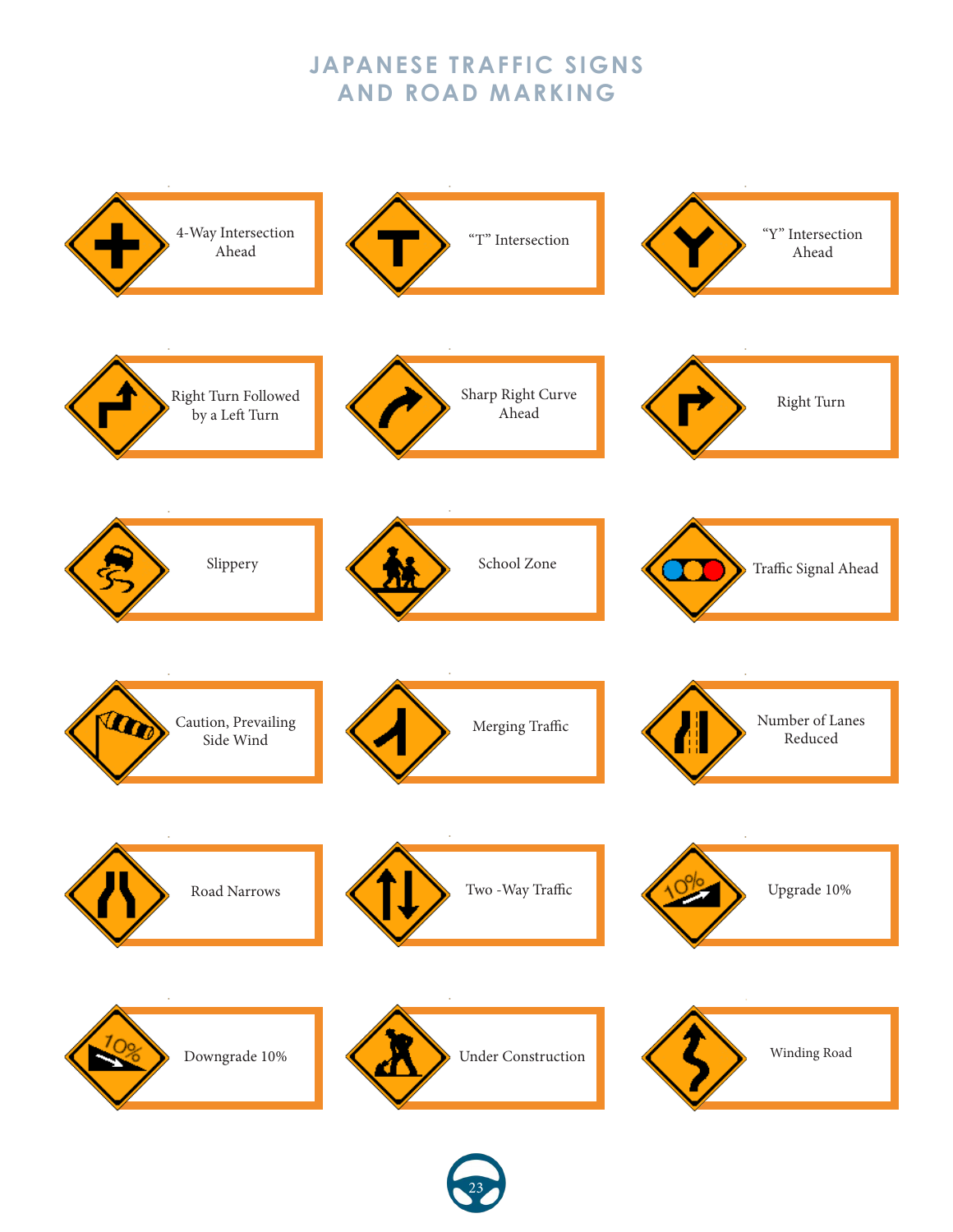